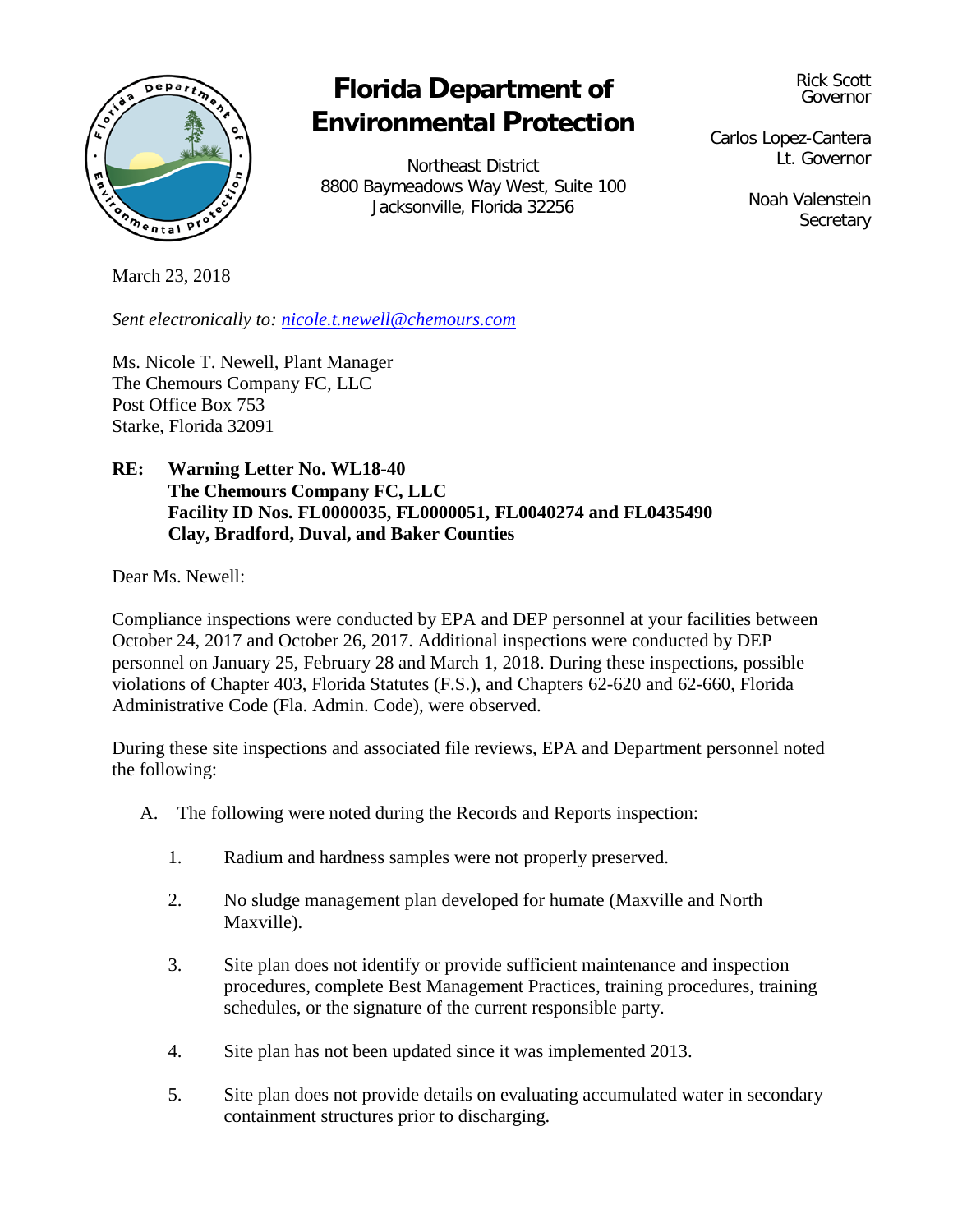- 6. Total Radium 226/Radium 228 at outfall D002 was not reported during the first quarter of 2017, as required by permit (Maxville).
- 7. Toxicity results were not provided at outfall D002 for third quarter (Maxville).
- 8. The lime treatment ponds associated with the long-term ponds and caustic pond are not included on the daily shift check sheet (Maxville).
- 9. No written documentation of which outfalls are constructed, inactive or active (North Maxville).
- 10. Inadequate inspection frequency of inactive ponds (North Maxville).
- 11. A permit modification to include Twin Pines in the Industrial Wastewater permit was not obtained prior to beginning operation.
- 12. Toxicity violations noted.
- B. The following were observed during the inspections of the industrial wastewater facilities associated with mining or formerly mined areas:
	- 1. Lime spillage at storage silos (Trailridge and Highland).
	- 2. No documentation that all areas are draining toward the treatment system, including the wash water from the vehicle washing area, and stormwater from the equipment staging and chemical storage area.
	- 3. Secondary containment structures are pumped to the ground instead of to the treatment system.
	- 4. Collection ditches, silt fencing, borrow pits, and berms throughout the mines did not appear to be incorporated into the company's routine inspections.
	- 5. Twin Pines silt fences were overwhelmed with sand; process water and tailings fill deposited in a wetland without permit authorization. Area not being monitored or inspected.
	- 6. Some eroded berms observed (North Maxville).
	- 7. Significant amounts of material on the ground with some running off into the ditch (Highland).
	- 8. The borrow pit treatment system at the toe of the Trail Ridge treatment ponds appears not to be included in regular inspections, is not readily accessible, and has places along the railroad tracks where water has the potential to flow out of the permit boundary, possibly bypassing the NPDES outfall (Trail Ridge).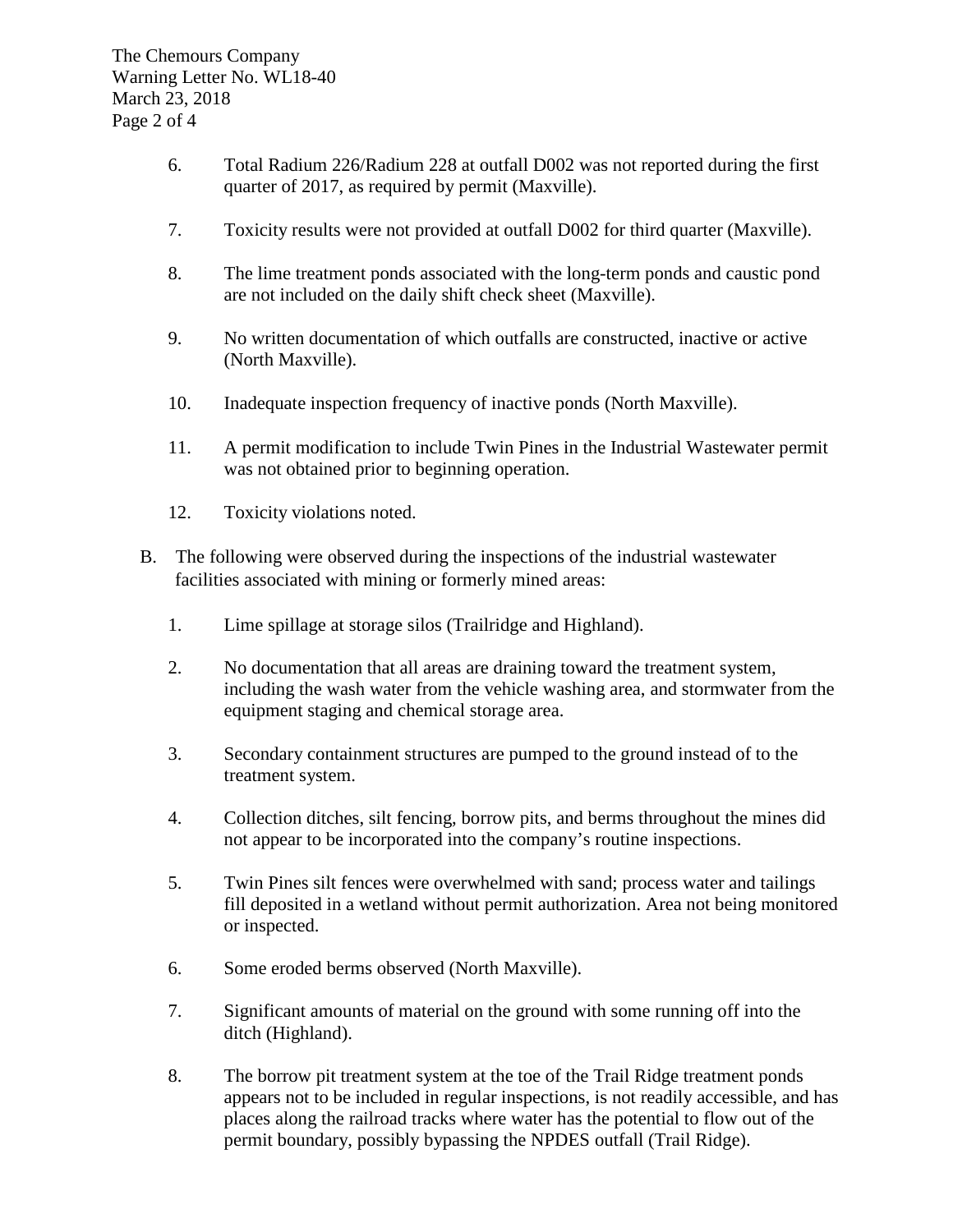- 9. Brushy vegetation on dams of Trail Ridge treatment pond system does not allow visual inspection of dams that are actively used as part of the process water treatment system; large trees growing on dam walls could potentially affect dam integrity; water in borrow pits abuts the toe of the dam; some areas in the pond system may not have sufficient freeboard (Trail Ridge).
- 10. The wooden stop gates at D001 are rotting and are not preventing discharge (North Maxville).
- 11. Long term ponds may not have sufficient freeboard (Maxville).
- 12. Alum, barium chloride and lime vessels are not in, or only partially surrounded by, secondary containment (Maxville).
- 13. Lime buildup on secondary containment (Maxville).
- 14. Road filling sediment not within secondary containment (Maxville).
- 15. Leaky valve at D002 (Highland).
- 16. Noted or potential discharges observed in the Highlands wastewater treatment area, the processing plant area, and the collection ditches.
- 17. Stormwater runoff from laydown yard is not managed through an engineered stormwater system and enters wetlands without treatment; pipes are stored in wetlands that are not authorized for disturbance (North Maxville).
- 18. Seepage is visible at toe of process water treatment ponds that is not captured and treated prior to discharge (e.g., Pond JD-9 at North Maxville).
- C. The following were observed during the inspections of the mining and reclamation areas:
	- 1. Erosion gully repairs are needed in the reclamation areas on the east side of mine (North Maxville).
	- 2. Material discharge was observed from cell #72 and fill was deposited in a wetland not authorized for disturbance (North Maxville).
	- 3. Pond 8 appeared to be actively discharging but is not a permitted NPDES outfall; mine personnel stated that Ponds 1-9 are no longer receiving process water and have been reclaimed, however, no as-built drawings or request to transfer to operational phase have been received for these ponds (Highland).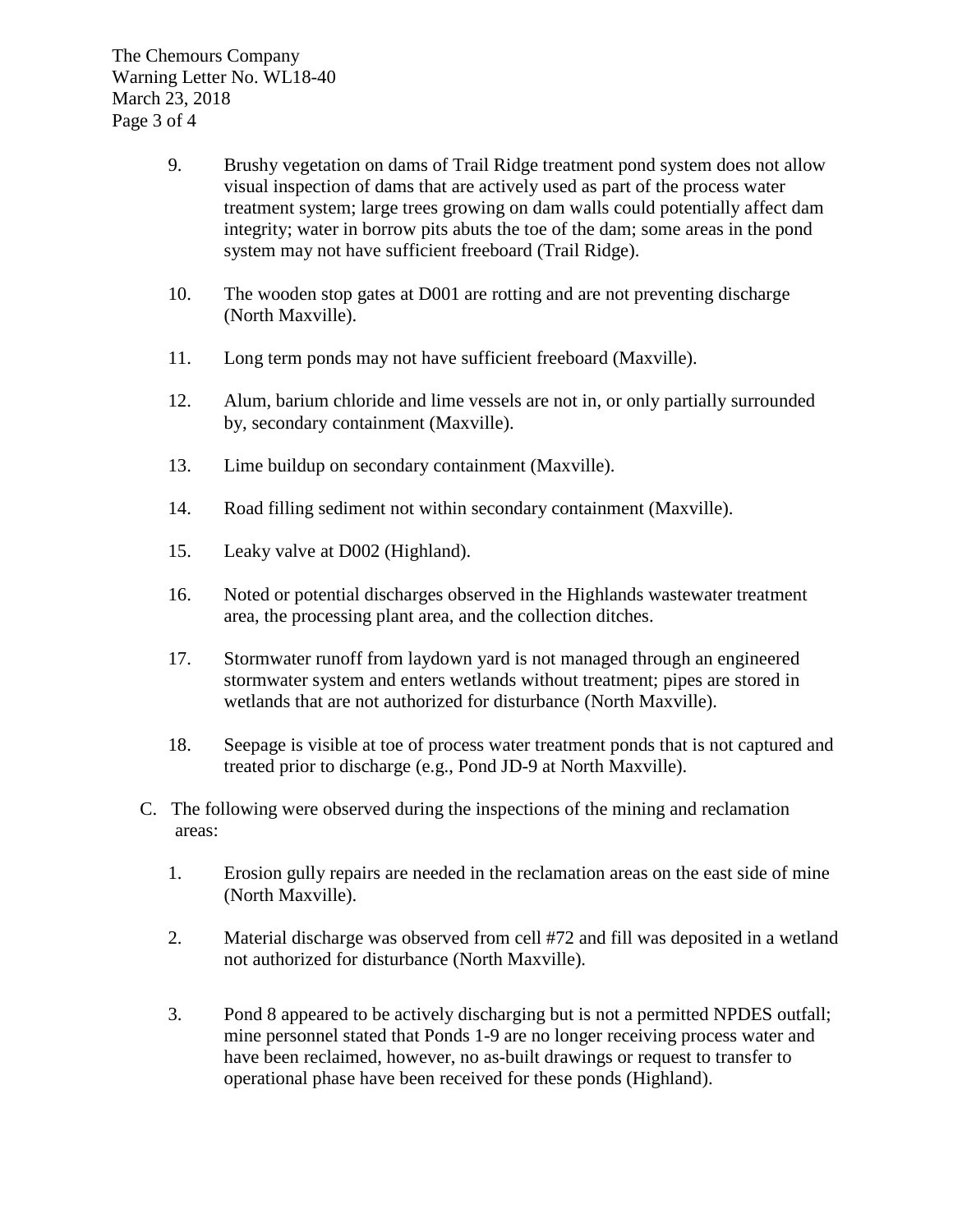The Chemours Company Warning Letter No. WL18-40 March 23, 2018 Page 4 of 4

A copy of the EPA inspection report is attached.

Violations of Florida Statutes or administrative rules may result in liability for damages and restoration, and the judicial imposition of civil penalties, pursuant to chapter 403, Florida Statutes.

Please contact Heather Webber, at (904) 256-1622, within **15 days** of receipt of this Warning Letter to arrange a meeting to discuss this matter. The Department is interested in receiving any facts you may have that will assist in determining whether any violations have occurred. You may bring anyone with you to the meeting that you feel could help resolve this matter.

Please be advised that this Warning Letter is part of an agency investigation, preliminary to agency action in accordance with section 120.57(5), Florida Statutes. We look forward to your cooperation in completing the investigation and resolving this matter as soon as possible.

Sincerely,

Ky St

Gregory J. Strong District Director

Attachment(s): EPA inspection report(s)

ec: FDEP - Heather Webber, Hillary Saunders, Nick Williams, Herndon Sims, FDEP Mining and Mitigation – Jessica Duke, Orlando Rivera, John A. Coates Connie Henderson [\(connie.henderson@echemours.com\)](mailto:connie.henderson@echemours.com)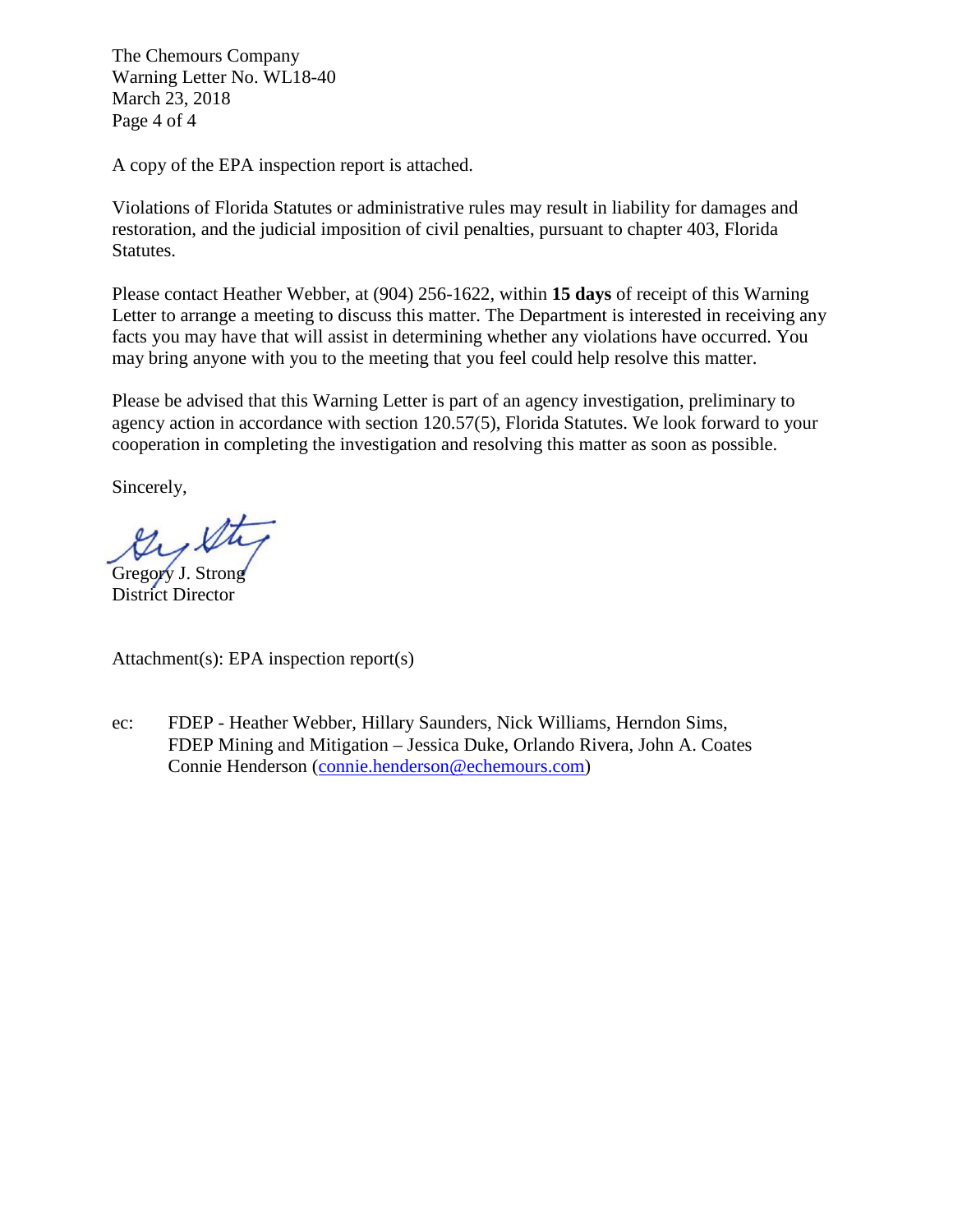#### FLORIDA DEPARTMENT OF ENVIRONMENTAL PROTECTION **WASTEWATER** COMPLIANCE INSPECTION REPORT

| <b>Facility Name and Physical Address</b><br><b>WAFRID</b> |                           |                                                                          |              |    |             |                         |             |                                          |                       |    | County                                |                                                                                                                          | <b>Entry Date</b> |                         | <b>Entry Time</b>                                                                                                                                     |
|------------------------------------------------------------|---------------------------|--------------------------------------------------------------------------|--------------|----|-------------|-------------------------|-------------|------------------------------------------|-----------------------|----|---------------------------------------|--------------------------------------------------------------------------------------------------------------------------|-------------------|-------------------------|-------------------------------------------------------------------------------------------------------------------------------------------------------|
|                                                            |                           | Florida Mine - Trail Ridge                                               |              |    |             | FL0000051               |             |                                          |                       |    | <b>Bradford</b>                       |                                                                                                                          | 10/24/2017        |                         | 08:30 AM                                                                                                                                              |
|                                                            | 5222 Treat Road           |                                                                          |              |    |             |                         |             |                                          |                       |    |                                       |                                                                                                                          |                   |                         |                                                                                                                                                       |
|                                                            |                           | Starke, Florida 32091                                                    |              |    |             | <b>Facility Phone #</b> |             |                                          |                       |    |                                       |                                                                                                                          | <b>Exit Date</b>  |                         | <b>Exit Time</b>                                                                                                                                      |
|                                                            | $(904)$ 964-1200          |                                                                          |              |    |             |                         |             |                                          |                       |    |                                       |                                                                                                                          | 10/25/2017        |                         | 6:15 PM                                                                                                                                               |
| LAT                                                        |                           | 29                                                                       | $\mathbf{o}$ | 54 |             | $\epsilon$              |             | 46.15                                    | $\zeta\,\zeta$        |    |                                       |                                                                                                                          |                   |                         |                                                                                                                                                       |
| LONG                                                       |                           | 82                                                                       | $\mathbf{o}$ | 1  |             | $\mathbf{c}$            |             | 52.35                                    |                       |    |                                       |                                                                                                                          |                   |                         |                                                                                                                                                       |
|                                                            |                           | Name(s) of Field Representatives(s) and Title                            |              |    |             |                         |             | <b>Operator Certification #</b>          |                       |    | <b>Email</b>                          |                                                                                                                          |                   |                         | Phone                                                                                                                                                 |
|                                                            |                           | Connie Henderson, Environmental Mgr                                      |              |    |             |                         | N/A         |                                          |                       |    |                                       | connie.henderson@chemours.com                                                                                            |                   |                         | $(904)$ 964-1327                                                                                                                                      |
|                                                            |                           | Name & Address of Permittee / Designated Rep.                            |              |    |             |                         |             | <b>Title</b>                             |                       |    |                                       | Email                                                                                                                    |                   |                         | Phone                                                                                                                                                 |
| Nicole T. Newell                                           |                           |                                                                          |              |    |             |                         |             |                                          | <b>Plant Manager</b>  |    |                                       | nicole.t.newell@chemours.com                                                                                             |                   |                         | $(904)$ 964-1220                                                                                                                                      |
| PO Box 753                                                 |                           |                                                                          |              |    |             |                         |             |                                          |                       |    |                                       |                                                                                                                          |                   |                         |                                                                                                                                                       |
| <b>Inspection Type</b>                                     |                           | Starke, Florida 32091                                                    | $\mathsf C$  | E  | $\bf{I}$    |                         |             |                                          | Samples Taken(Y/N): N |    |                                       | Sample ID#: N/A                                                                                                          |                   |                         | Samples Split (Y/N) : N/A                                                                                                                             |
|                                                            |                           |                                                                          |              |    |             |                         |             |                                          |                       |    |                                       |                                                                                                                          |                   |                         |                                                                                                                                                       |
| $\Box$ Domestic                                            |                           | X Industrial                                                             |              |    |             |                         |             |                                          |                       |    |                                       |                                                                                                                          |                   |                         |                                                                                                                                                       |
|                                                            |                           |                                                                          |              |    |             |                         |             |                                          |                       |    |                                       |                                                                                                                          |                   |                         |                                                                                                                                                       |
|                                                            |                           |                                                                          |              |    |             |                         |             |                                          |                       |    |                                       | FACILITY COMPLIANCE AREAS EVALUATED                                                                                      |                   |                         | IC = In Compliance; MC = Minor Out of Compliance; NC = Out of Compliance; SC = Significant out of Compliance; NA = Not Applicable; NE = Not Evaluated |
|                                                            |                           |                                                                          |              |    |             |                         |             |                                          |                       |    |                                       | Significant Non-Compliance Criteria Should be Reviewed when Out of Compliance Ratings Are Given in Areas Marked by a "◆" |                   |                         |                                                                                                                                                       |
|                                                            |                           | <b>PERMITS/ORDERS</b>                                                    |              |    |             |                         |             | <b>SELF MONITORING</b><br><b>PROGRAM</b> |                       |    |                                       | <b>FACILITY OPERATIONS</b>                                                                                               |                   |                         | EFFLUENT/DISPOSAL                                                                                                                                     |
| IC                                                         | 1. $\blacklozenge$ Permit |                                                                          |              |    | $_{\rm IC}$ |                         |             | 3. Laboratory                            |                       | NC |                                       | 6. Facility Site Review                                                                                                  |                   | NC                      | 9. $\blacklozenge$ Effluent Quality                                                                                                                   |
| IC                                                         | Schedules                 | 2. ◆ Compliance                                                          |              |    | NC          |                         | 4. Sampling |                                          | NC                    |    | 7. Flow Measurement                   |                                                                                                                          | SC                | 10. ♦ Effluent Disposal |                                                                                                                                                       |
|                                                            |                           |                                                                          |              |    | $_{\rm NC}$ |                         | Reports     | 5. ♦ Records &                           |                       | NC | IC<br>8. ♦ Operation &<br>Maintenance |                                                                                                                          |                   |                         | 11. Biosolids/Humate                                                                                                                                  |
|                                                            |                           |                                                                          |              |    |             |                         |             |                                          |                       |    |                                       |                                                                                                                          |                   | IC                      | 12. Groundwater                                                                                                                                       |
| NE                                                         | 14. Other                 |                                                                          |              |    |             |                         |             |                                          |                       |    |                                       |                                                                                                                          |                   | NA                      | 13. ♦ SSO Survey                                                                                                                                      |
|                                                            |                           |                                                                          |              |    |             |                         |             |                                          |                       |    |                                       |                                                                                                                          |                   |                         |                                                                                                                                                       |
|                                                            |                           | <b>Facility and/or Order Compliance Status:</b>                          |              |    |             |                         |             | $\Box$ In-Compliance                     |                       |    |                                       | □#Out-Of -Compliance                                                                                                     |                   |                         | x Significant-Out-Of-Compliance                                                                                                                       |
|                                                            |                           | Recommended Actions: See 'Corrective Action' sections throughout report. |              |    |             |                         |             |                                          |                       |    |                                       |                                                                                                                          |                   |                         |                                                                                                                                                       |
|                                                            |                           | Name(s) and Signature(s) of Inspector(s)                                 |              |    |             |                         |             |                                          |                       |    |                                       | <b>District Office/Phone Number</b>                                                                                      |                   |                         | Date                                                                                                                                                  |
| Herndon Sims                                               |                           |                                                                          |              |    |             |                         |             |                                          |                       |    |                                       | NED/(904) 256-1612                                                                                                       |                   |                         | 3/12/2018                                                                                                                                             |
| Jeven Sims                                                 |                           |                                                                          |              |    |             |                         |             |                                          |                       |    |                                       |                                                                                                                          |                   |                         |                                                                                                                                                       |
|                                                            |                           |                                                                          |              |    |             |                         |             |                                          |                       |    |                                       |                                                                                                                          |                   |                         |                                                                                                                                                       |
|                                                            |                           |                                                                          |              |    |             |                         |             |                                          |                       |    |                                       |                                                                                                                          |                   |                         |                                                                                                                                                       |
|                                                            |                           | <b>Name and Signature of Reviewer</b>                                    |              |    |             |                         |             |                                          |                       |    |                                       | <b>District Office/Phone Number</b>                                                                                      |                   |                         | <b>Date</b>                                                                                                                                           |
| Heather Webber                                             |                           |                                                                          |              |    |             |                         |             |                                          |                       |    |                                       | NED/(904) 256-1622                                                                                                       |                   |                         | 3/16/2018                                                                                                                                             |
|                                                            |                           |                                                                          |              |    |             |                         |             |                                          |                       |    |                                       |                                                                                                                          |                   |                         |                                                                                                                                                       |
| Heathy Wesser                                              |                           |                                                                          |              |    |             |                         |             |                                          |                       |    |                                       |                                                                                                                          |                   |                         |                                                                                                                                                       |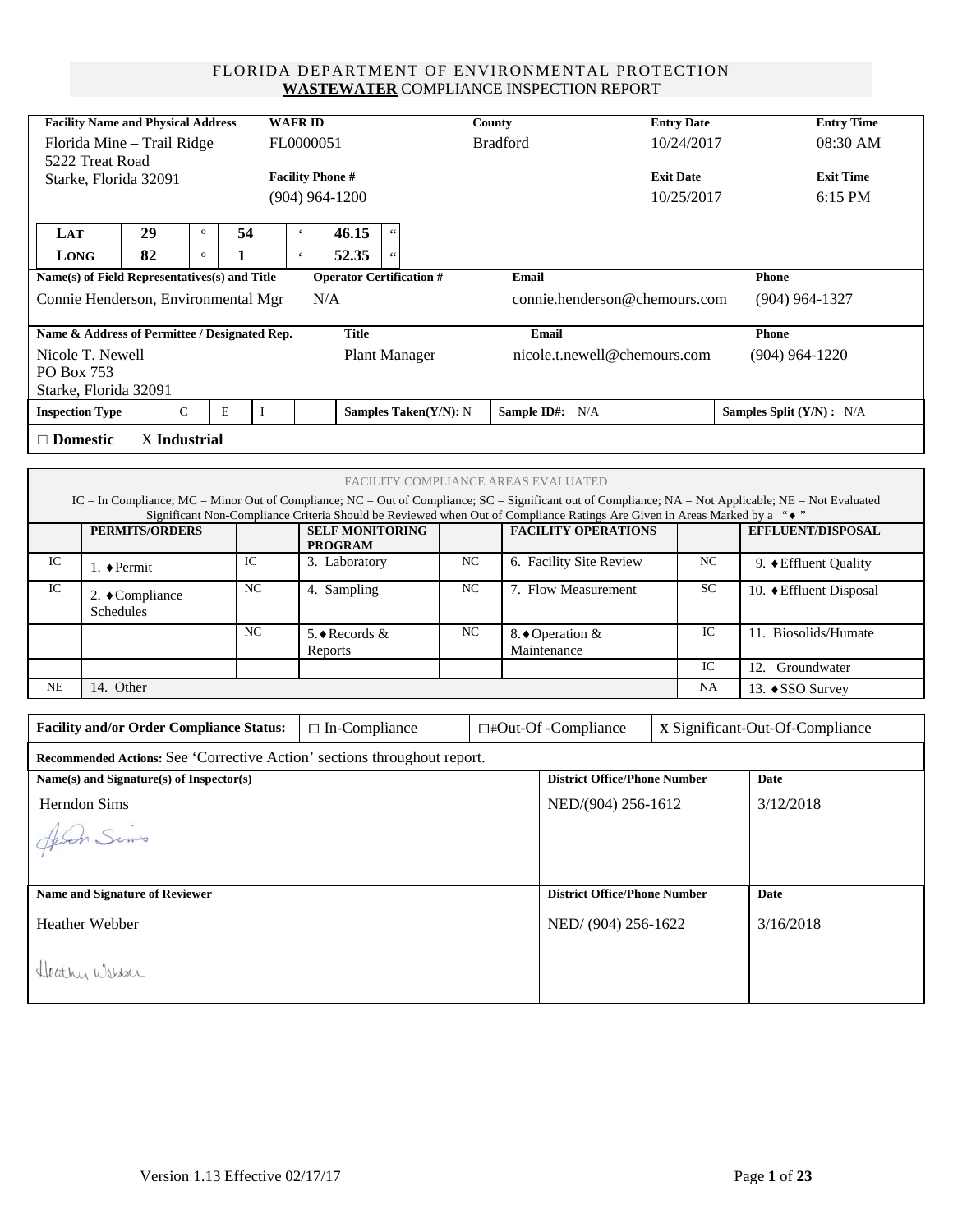#### FLORIDA DEPARTMENT OF ENVIRONMENTAL PROTECTION **WASTEWATER** COMPLIANCE INSPECTION REPORT

|                         |                     | <b>Facility Name and Physical Address</b>       |              |                | <b>WAFRID</b>            |                                                                          |                       |      | County |                                                                                                                          | <b>Entry Date</b> |  | <b>Entry Time</b>                                                                                                                                     |
|-------------------------|---------------------|-------------------------------------------------|--------------|----------------|--------------------------|--------------------------------------------------------------------------|-----------------------|------|--------|--------------------------------------------------------------------------------------------------------------------------|-------------------|--|-------------------------------------------------------------------------------------------------------------------------------------------------------|
|                         |                     | Florida Mine - Maxville                         |              |                | FL0040274                |                                                                          |                       | Clay |        |                                                                                                                          | 10/25/2017        |  | 09:10 AM                                                                                                                                              |
|                         | 780 Highway 301     | Maxville, FL 32234                              |              |                | <b>Facility Phone #</b>  |                                                                          |                       |      |        |                                                                                                                          | <b>Exit Date</b>  |  | <b>Exit Time</b>                                                                                                                                      |
|                         |                     |                                                 |              |                |                          | 904-964-1200                                                             |                       |      |        | 10/25/2017                                                                                                               |                   |  | 4:05 PM                                                                                                                                               |
|                         |                     |                                                 |              |                |                          |                                                                          |                       |      |        |                                                                                                                          |                   |  |                                                                                                                                                       |
| LAT                     |                     | 30                                              | $\mathbf{o}$ | 9              | $\boldsymbol{\varsigma}$ | 8.79                                                                     | $\zeta\,\zeta$        |      |        |                                                                                                                          |                   |  |                                                                                                                                                       |
| <b>LONG</b>             |                     | 82                                              | $\mathbf{o}$ | $\mathbf{2}$   | $\mathbf{c}$             | 0.07                                                                     | $\zeta\,\zeta$        |      |        |                                                                                                                          |                   |  |                                                                                                                                                       |
|                         |                     | Name(s) of Field Representatives(s) and Title   |              |                |                          | <b>Operator Certification #</b>                                          |                       |      | Email  |                                                                                                                          |                   |  | Phone                                                                                                                                                 |
| Connie Henderson        |                     |                                                 |              |                |                          | N/A                                                                      |                       |      |        | Connie.henderson@chemours.com                                                                                            |                   |  | $(904)$ 964-1327                                                                                                                                      |
|                         |                     | Name & Address of Permittee / Designated Rep.   |              |                |                          | <b>Title</b>                                                             |                       |      | Email  |                                                                                                                          |                   |  | Phone                                                                                                                                                 |
| Nicole T. Newell        |                     |                                                 |              |                |                          |                                                                          | <b>Plant Manager</b>  |      |        | nicole.t.newell@chemours.com                                                                                             |                   |  | $(904)$ 964-1220                                                                                                                                      |
| Post Office Box 753     |                     |                                                 |              |                |                          |                                                                          |                       |      |        |                                                                                                                          |                   |  |                                                                                                                                                       |
|                         |                     | Starke, Florida 32091                           |              |                |                          |                                                                          |                       |      |        |                                                                                                                          |                   |  |                                                                                                                                                       |
| <b>Inspection Type</b>  |                     | $\mathsf{C}$                                    | E            | $\mathbf{I}$   |                          |                                                                          | Samples Taken(Y/N): N |      |        | Sample ID#: N/A                                                                                                          |                   |  | Samples Split (Y/N) : N/A                                                                                                                             |
| $\Box$ Domestic         |                     | X Industrial                                    |              |                |                          |                                                                          |                       |      |        |                                                                                                                          |                   |  |                                                                                                                                                       |
|                         |                     |                                                 |              |                |                          |                                                                          |                       |      |        |                                                                                                                          |                   |  |                                                                                                                                                       |
|                         |                     |                                                 |              |                |                          |                                                                          |                       |      |        | FACILITY COMPLIANCE AREAS EVALUATED                                                                                      |                   |  |                                                                                                                                                       |
|                         |                     |                                                 |              |                |                          |                                                                          |                       |      |        | Significant Non-Compliance Criteria Should be Reviewed when Out of Compliance Ratings Are Given in Areas Marked by a "◆" |                   |  | IC = In Compliance; MC = Minor Out of Compliance; NC = Out of Compliance; SC = Significant out of Compliance; NA = Not Applicable; NE = Not Evaluated |
|                         |                     | <b>PERMITS/ORDERS</b>                           |              |                |                          | <b>SELF MONITORING</b>                                                   |                       |      |        | <b>FACILITY OPERATIONS</b>                                                                                               |                   |  | EFFLUENT/DISPOSAL                                                                                                                                     |
| IC                      |                     |                                                 |              | IC             |                          | <b>PROGRAM</b>                                                           |                       | NC   |        | 6. Facility Site Review                                                                                                  | NC                |  |                                                                                                                                                       |
|                         | 1. $\bullet$ Permit |                                                 |              |                |                          | 3. Laboratory                                                            |                       |      |        |                                                                                                                          |                   |  | 9. ♦ Effluent Quality                                                                                                                                 |
| IC                      | <b>Schedules</b>    | 2. ◆Compliance                                  |              | <b>NC</b>      |                          | 4. Sampling                                                              |                       | IC   |        | 7. Flow Measurement                                                                                                      | SC                |  | 10. ♦ Effluent Disposal                                                                                                                               |
|                         |                     |                                                 |              | N <sub>C</sub> |                          | 5. ♦ Records &                                                           |                       | NC   |        | 8. ♦ Operation &                                                                                                         | $_{\rm IC}$       |  | 11. Biosolids/Humate                                                                                                                                  |
|                         |                     |                                                 |              |                |                          | Reports                                                                  |                       |      |        | Maintenance                                                                                                              | $_{\rm IC}$       |  | 12. Groundwater                                                                                                                                       |
| NE                      | 14. Other           |                                                 |              |                |                          |                                                                          |                       |      |        |                                                                                                                          | NA                |  |                                                                                                                                                       |
|                         |                     |                                                 |              |                |                          |                                                                          |                       |      |        |                                                                                                                          |                   |  | 13. ♦ SSO Survey                                                                                                                                      |
|                         |                     | <b>Facility and/or Order Compliance Status:</b> |              |                |                          | $\Box$ In-Compliance                                                     |                       |      |        | $\Box$ Out-Of -Compliance                                                                                                |                   |  | x Significant-Out-Of-Compliance                                                                                                                       |
|                         |                     |                                                 |              |                |                          | Recommended Actions: See 'Corrective Action' sections throughout report. |                       |      |        |                                                                                                                          |                   |  |                                                                                                                                                       |
|                         |                     | Name(s) and Signature(s) of Inspector(s)        |              |                |                          |                                                                          |                       |      |        | <b>District Office/Phone Number</b>                                                                                      |                   |  | Date                                                                                                                                                  |
| <b>Hillary Saunders</b> |                     |                                                 |              |                |                          |                                                                          |                       |      |        | NED/ (904) 256-1549                                                                                                      |                   |  | 3/6/2018                                                                                                                                              |
|                         | Hillary Saunders    |                                                 |              |                |                          |                                                                          |                       |      |        |                                                                                                                          |                   |  |                                                                                                                                                       |
|                         |                     |                                                 |              |                |                          |                                                                          |                       |      |        |                                                                                                                          |                   |  |                                                                                                                                                       |
|                         |                     | Name and Signature of Reviewer                  |              |                |                          |                                                                          |                       |      |        | <b>District Office/Phone Number</b>                                                                                      |                   |  | Date                                                                                                                                                  |
| Herndon Sims            |                     |                                                 |              |                |                          |                                                                          |                       |      |        | NED/ (904) 256-1632                                                                                                      |                   |  | 3/12/2018                                                                                                                                             |
| Jeven Sims              |                     |                                                 |              |                |                          |                                                                          |                       |      |        |                                                                                                                          |                   |  |                                                                                                                                                       |

FLORIDA DEPARTMENT OF ENVIRONMENTAL PROTECTION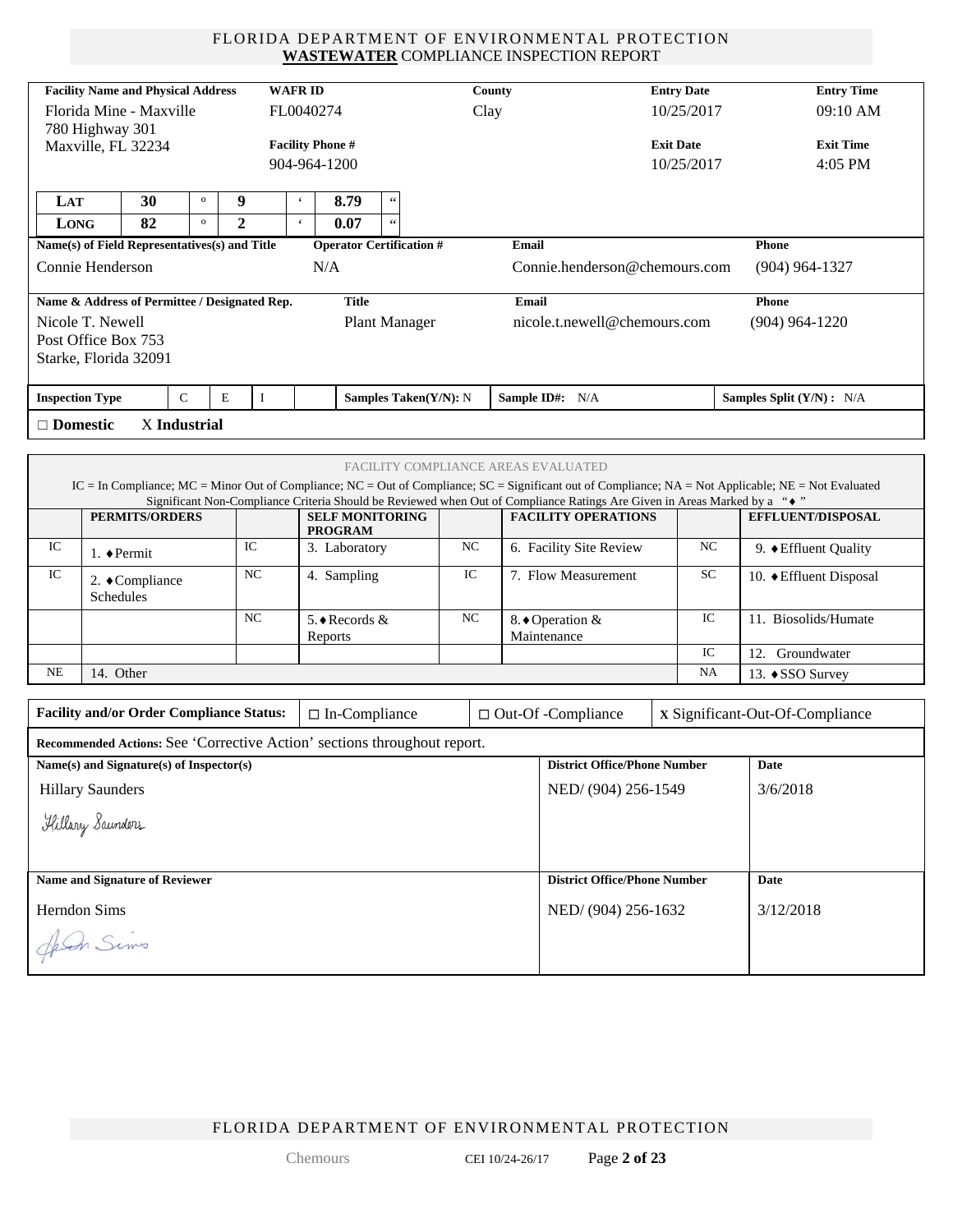#### **WASTEWATER** COMPLIANCE INSPECTION REPORT

| <b>Facility Name and Physical Address</b>     |                                            |              |    |  | <b>WAFRID</b> |                         |                                 | County                                     | <b>Entry Date</b> | <b>Entry Time</b>           |  |
|-----------------------------------------------|--------------------------------------------|--------------|----|--|---------------|-------------------------|---------------------------------|--------------------------------------------|-------------------|-----------------------------|--|
|                                               | Florida Mine - North Maxville<br>FL0435490 |              |    |  |               |                         |                                 | Baker                                      | 10/26/2017        | 8:35 AM                     |  |
| 7775 South County Road 228                    |                                            |              |    |  |               |                         |                                 |                                            |                   |                             |  |
| Macclenny, Florida 32063                      |                                            |              |    |  |               | <b>Facility Phone #</b> |                                 |                                            | <b>Exit Date</b>  | <b>Exit Time</b>            |  |
|                                               |                                            |              |    |  |               | $(904)$ 964-1200        |                                 |                                            | 10/26/2017        | 5:05 PM                     |  |
|                                               |                                            |              |    |  |               |                         |                                 |                                            |                   |                             |  |
| LAT                                           | 30                                         | $\mathbf{o}$ | 12 |  | $\epsilon$    | 32.9                    | 66                              |                                            |                   |                             |  |
| LONG                                          | 82                                         | $\mathbf{o}$ | 4  |  | $\epsilon$    | 14.7                    | 66                              |                                            |                   |                             |  |
| Name(s) of Field Representatives(s) and Title |                                            |              |    |  |               |                         | <b>Operator Certification #</b> | Email                                      |                   | <b>Phone</b>                |  |
| Connie Henderson, Environmental Mgr.          |                                            |              |    |  |               | N/A                     |                                 | connie.henderson@chemours.com              |                   | $(904)$ 964-1327            |  |
|                                               |                                            |              |    |  |               |                         |                                 |                                            |                   |                             |  |
| Name & Address of Permittee / Designated Rep. |                                            |              |    |  |               | <b>Title</b>            |                                 | Email                                      |                   | Phone                       |  |
|                                               |                                            |              |    |  |               |                         | <b>Plant Manager</b>            | nicole.t.newell@chemours.com               | $(904)$ 964-1200  |                             |  |
| Nicole T. Newell                              |                                            |              |    |  |               |                         |                                 |                                            |                   |                             |  |
| Post Office Box 753                           |                                            |              |    |  |               |                         |                                 |                                            |                   |                             |  |
|                                               |                                            |              |    |  |               |                         |                                 |                                            |                   |                             |  |
| Starke, Florida 32091                         |                                            |              |    |  |               |                         |                                 |                                            |                   |                             |  |
| <b>Inspection Type</b>                        |                                            | $\mathsf{C}$ | E  |  |               |                         | Samples Taken(Y/N): N           | Sample ID#: N/A                            |                   | Samples Split $(Y/N)$ : N/A |  |
| $\Box$ Domestic                               |                                            | X Industrial |    |  |               |                         |                                 |                                            |                   |                             |  |
|                                               |                                            |              |    |  |               |                         |                                 |                                            |                   |                             |  |
|                                               |                                            |              |    |  |               |                         |                                 | <b>FACILITY COMPLIANCE AREAS EVALUATED</b> |                   |                             |  |

|    | IC = In Compliance; MC = Minor Out of Compliance; NC = Out of Compliance; SC = Significant out of Compliance; NA = Not Applicable; NE = Not Evaluated<br>Significant Non-Compliance Criteria Should be Reviewed when Out of Compliance Ratings Are Given in Areas Marked by a "♦" |                 |                                          |    |                                               |           |                                       |  |  |  |
|----|-----------------------------------------------------------------------------------------------------------------------------------------------------------------------------------------------------------------------------------------------------------------------------------|-----------------|------------------------------------------|----|-----------------------------------------------|-----------|---------------------------------------|--|--|--|
|    | <b>PERMITS/ORDERS</b>                                                                                                                                                                                                                                                             |                 | <b>SELF MONITORING</b><br><b>PROGRAM</b> |    | <b>FACILITY OPERATIONS</b>                    |           | <b>EFFLUENT/DISPOSAL</b>              |  |  |  |
| IC | 1. ◆Permit                                                                                                                                                                                                                                                                        | IC              | 3. Laboratory                            | NC | 6. Facility Site Review                       | NC        | 9. $\blacklozenge$ Effluent Quality   |  |  |  |
| IC | 2. $\bullet$ Compliance<br><b>Schedules</b>                                                                                                                                                                                                                                       | NC              | 4. Sampling                              | IC | 7. Flow Measurement                           | <b>SC</b> | 10. $\blacklozenge$ Effluent Disposal |  |  |  |
|    |                                                                                                                                                                                                                                                                                   | NC <sub>1</sub> | 5. ♦ Records $&$<br>Reports              | NC | 8. $\blacklozenge$ Operation &<br>Maintenance | IC.       | 11. Biosolids/Humate                  |  |  |  |
|    |                                                                                                                                                                                                                                                                                   |                 |                                          |    |                                               | IC        | 12.<br>Groundwater                    |  |  |  |
| NE | 14. Other<br><b>NA</b><br>13. $\triangle$ SSO Survey                                                                                                                                                                                                                              |                 |                                          |    |                                               |           |                                       |  |  |  |

| <b>Facility and/or Order Compliance Status:</b> | $\Box$ In-Compliance | $\Box$ Out-Of-Compliance | ; Significant-Out-Of-Compliance |
|-------------------------------------------------|----------------------|--------------------------|---------------------------------|
|                                                 |                      |                          |                                 |

| Recommended Actions: See 'Corrective Action' sections throughout report. |                                     |           |  |  |  |  |  |  |
|--------------------------------------------------------------------------|-------------------------------------|-----------|--|--|--|--|--|--|
| Name and Signature of Inspector                                          | <b>District Office/Phone Number</b> | Date      |  |  |  |  |  |  |
| Nick Williams                                                            | NED/(904) 256-1608                  | 3/6/2018  |  |  |  |  |  |  |
| Niche Walliam                                                            |                                     |           |  |  |  |  |  |  |
| <b>Name and Signature of Reviewer</b>                                    | <b>District Office/Phone Number</b> | Date      |  |  |  |  |  |  |
| Herndon Sims                                                             | NED/(904) 256-1612                  | 3/12/2018 |  |  |  |  |  |  |
| Jeven Sims                                                               |                                     |           |  |  |  |  |  |  |

FLORIDA DEPARTMENT OF ENVIRONMENTAL PROTECTION **WASTEWATER** COMPLIANCE INSPECTION REPORT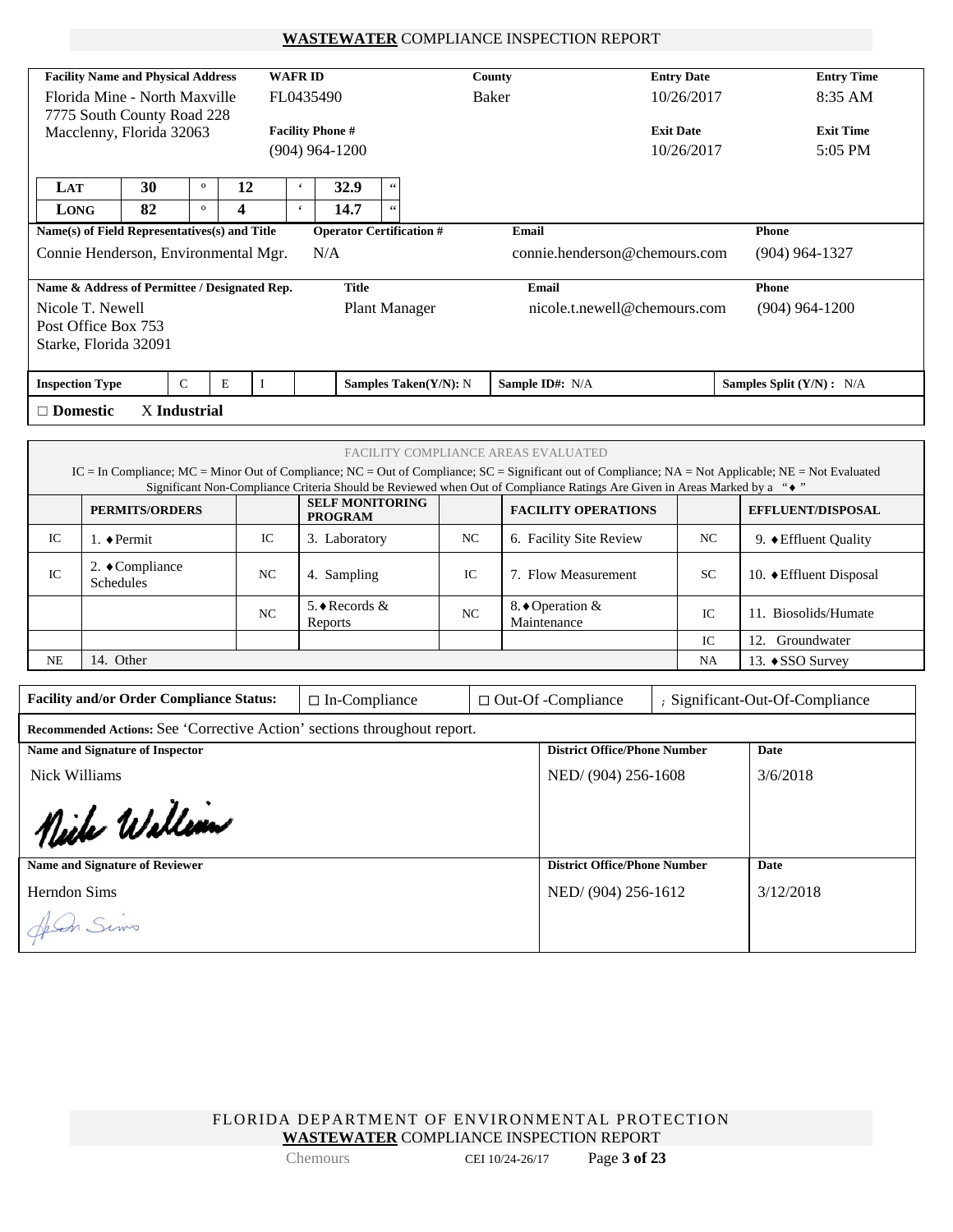|                        |                                      | <b>Facility Name and Physical Address</b>      |              |              |          | <b>WAFRID</b>            |                                          |                       | County                                                                                                                                                | <b>Entry Date</b> |              | <b>Entry Time</b>         |
|------------------------|--------------------------------------|------------------------------------------------|--------------|--------------|----------|--------------------------|------------------------------------------|-----------------------|-------------------------------------------------------------------------------------------------------------------------------------------------------|-------------------|--------------|---------------------------|
|                        |                                      | Florida Mine - Highland                        |              |              |          | FL0000035                |                                          |                       | Clay                                                                                                                                                  | 10/26/2017        |              | 8:30 AM                   |
| 274 NE County Road 125 |                                      |                                                |              |              |          |                          |                                          |                       |                                                                                                                                                       |                   |              |                           |
| Lawtey, Florida 32058  |                                      |                                                |              |              |          |                          | <b>Facility Phone #</b>                  |                       |                                                                                                                                                       | <b>Exit Date</b>  |              | <b>Exit Time</b>          |
|                        |                                      |                                                |              |              |          |                          | (904) 964-1200                           |                       |                                                                                                                                                       | 10/26/2017        |              | $5:15$ PM                 |
|                        |                                      |                                                |              |              |          |                          |                                          |                       |                                                                                                                                                       |                   |              |                           |
| LAT                    |                                      | 30                                             | $\mathbf{o}$ | 3            |          | $\boldsymbol{\varsigma}$ | 21.2                                     |                       |                                                                                                                                                       |                   |              |                           |
| <b>LONG</b>            |                                      | 82                                             | $\mathbf{o}$ | $\mathbf{2}$ |          | $\epsilon$               | 58.1                                     |                       |                                                                                                                                                       |                   |              |                           |
|                        |                                      | <b>Name of Field Representatives and Title</b> |              |              |          |                          | <b>Operator Certification #</b>          |                       | Email                                                                                                                                                 |                   | <b>Phone</b> |                           |
|                        | Connie Henderson, Environmental Mgr. |                                                |              |              |          |                          | N/A                                      |                       | connie.henderson@chemours.com                                                                                                                         |                   |              | $(904)$ 964-1327          |
|                        |                                      | Name & Address of Permittee / Designated Rep.  |              |              |          |                          | <b>Title</b>                             |                       | Email                                                                                                                                                 |                   | <b>Phone</b> |                           |
| Nicole T. Newell       |                                      |                                                |              |              |          |                          | <b>Plant Manager</b>                     |                       | nicole.t.newell@chemours.com                                                                                                                          |                   |              | $(904)$ 964-1200          |
| Post Office Box 753    |                                      |                                                |              |              |          |                          |                                          |                       |                                                                                                                                                       |                   |              |                           |
|                        |                                      | Starke, Florida 32091                          |              |              |          |                          |                                          |                       |                                                                                                                                                       |                   |              |                           |
|                        |                                      |                                                |              |              |          |                          |                                          |                       |                                                                                                                                                       |                   |              |                           |
| <b>Inspection Type</b> |                                      |                                                | $\mathsf{C}$ | E            | $\bf{I}$ |                          |                                          | Samples Taken(Y/N): N | Sample ID#: N/A                                                                                                                                       |                   |              | Samples Split (Y/N) : N/A |
| $\Box$ Domestic        |                                      |                                                | X Industrial |              |          |                          |                                          |                       |                                                                                                                                                       |                   |              |                           |
|                        |                                      |                                                |              |              |          |                          |                                          |                       |                                                                                                                                                       |                   |              |                           |
|                        |                                      |                                                |              |              |          |                          |                                          |                       | FACILITY COMPLIANCE AREAS EVALUATED                                                                                                                   |                   |              |                           |
|                        |                                      |                                                |              |              |          |                          |                                          |                       | IC = In Compliance; MC = Minor Out of Compliance; NC = Out of Compliance; SC = Significant out of Compliance; NA = Not Applicable; NE = Not Evaluated |                   |              |                           |
|                        |                                      |                                                |              |              |          |                          |                                          |                       | Significant Non-Compliance Criteria Should be Reviewed when Out of Compliance Ratings Are Given in Areas Marked by a " $\bullet$ "                    |                   |              |                           |
|                        |                                      | <b>PERMITS/ORDERS</b>                          |              |              |          |                          | <b>SELF MONITORING</b><br><b>PROGRAM</b> |                       | <b>FACILITY OPERATIONS</b>                                                                                                                            |                   |              | <b>EFFLUENT/DISPOSAL</b>  |

|           |                                             |                | 1 KUUKANI                 |                |                                 |           |                                             |
|-----------|---------------------------------------------|----------------|---------------------------|----------------|---------------------------------|-----------|---------------------------------------------|
| IC        | $\rightarrow$ Permit                        | IC             | Laboratory                | NC             | 6. Facility Site Review         | NC        | 9. $\blacklozenge$ Effluent Quality         |
| NA        | 2. $\bullet$ Compliance<br><b>Schedules</b> | N <sub>C</sub> | 4. Sampling               | IC             | 7. Flow Measurement             | <b>SC</b> | 10. $\blacktriangleright$ Effluent Disposal |
|           |                                             | N <sub>C</sub> | 5. ♦ Records &<br>Reports | N <sub>C</sub> | 8. ♦ Operation &<br>Maintenance | IC        | 11. Biosolids/Humate                        |
|           |                                             |                |                           |                |                                 | IC        | 12.<br>Groundwater                          |
| <b>NE</b> | 14. Other                                   |                |                           |                |                                 | NA        | 13. $\triangle$ SSO Survey                  |

| <b>Facility and/or Order Compliance Status:</b>                                 | $\Box$ In-Compliance |  | $\Box$ Out-Of -Compliance           |  | ; Significant-Out-Of-Compliance |  |  |  |  |  |  |
|---------------------------------------------------------------------------------|----------------------|--|-------------------------------------|--|---------------------------------|--|--|--|--|--|--|
| <b>Recommended Actions:</b> See 'Corrective Action' sections throughout report. |                      |  |                                     |  |                                 |  |  |  |  |  |  |
| <b>Name and Signature of Inspector</b>                                          |                      |  | <b>District Office/Phone Number</b> |  | Date                            |  |  |  |  |  |  |
| Nick Williams                                                                   |                      |  | NED/(904) 256-1608                  |  | 3/6/2018                        |  |  |  |  |  |  |
| Nich Wallian                                                                    |                      |  |                                     |  |                                 |  |  |  |  |  |  |
| <b>Name and Signature of Reviewer</b>                                           |                      |  | <b>District Office/Phone Number</b> |  | Date                            |  |  |  |  |  |  |
| Herndon Sims                                                                    |                      |  | NED/(904) 256-1612                  |  | 3/12/2018                       |  |  |  |  |  |  |
| Jeven Sims                                                                      |                      |  |                                     |  |                                 |  |  |  |  |  |  |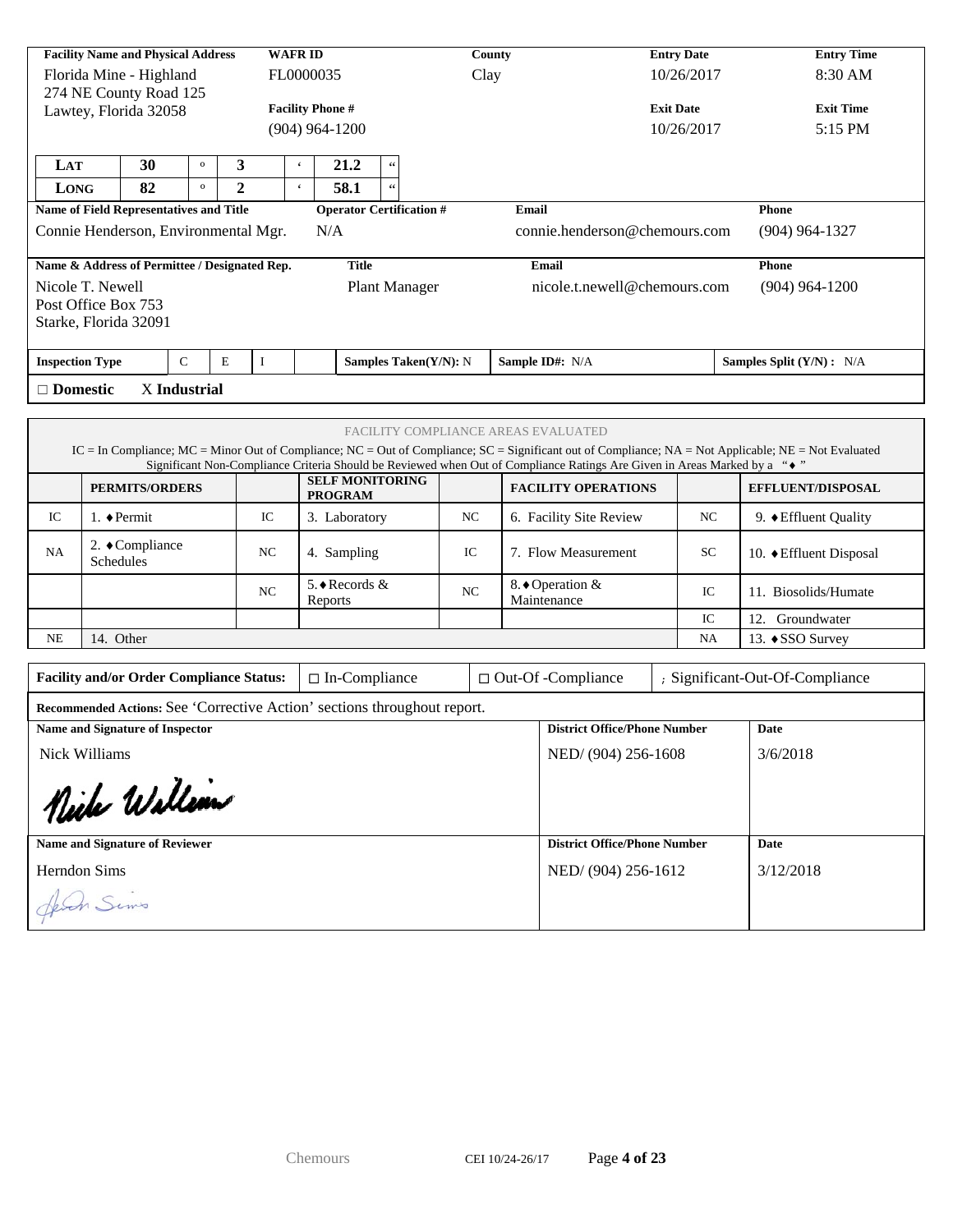|                                   | <b>Single Event Violations</b> |                    |                                                                                                                            |                      |  |  |  |  |  |  |  |
|-----------------------------------|--------------------------------|--------------------|----------------------------------------------------------------------------------------------------------------------------|----------------------|--|--|--|--|--|--|--|
| <b>Check</b><br>for<br><b>Yes</b> | <b>Evaluation Area</b>         | <b>Description</b> | <b>Finding Description</b>                                                                                                 | <b>Finding</b><br>ID |  |  |  |  |  |  |  |
|                                   | Effluent<br>Disposal           | General            | Operation of unpermitted disposal system at a permitted facility.                                                          | <b>EDUN</b>          |  |  |  |  |  |  |  |
| ┌                                 | Laboratory                     | General            | The laboratory is not certified by the Department of Health.                                                               | <b>LNCE</b>          |  |  |  |  |  |  |  |
| П                                 | Permit                         | General            | Unauthorized discharge from the collection system with a high<br>potential for water quality or health impacts             | <b>UNBP</b>          |  |  |  |  |  |  |  |
| П                                 | Permit                         | General            | The facility is operating without a wastewater permit.                                                                     | <b>UPHI</b>          |  |  |  |  |  |  |  |
| П                                 | Records and<br>Reports         | General            | Falsification of any record or report                                                                                      | <b>FARR</b>          |  |  |  |  |  |  |  |
| П                                 | Records and<br>Reports         | General            | The Permittee failed to report noncompliance to the Department<br>within 24 hours as required by $62-620.610(20)$ , F.A.C. | <b>RSWP</b>          |  |  |  |  |  |  |  |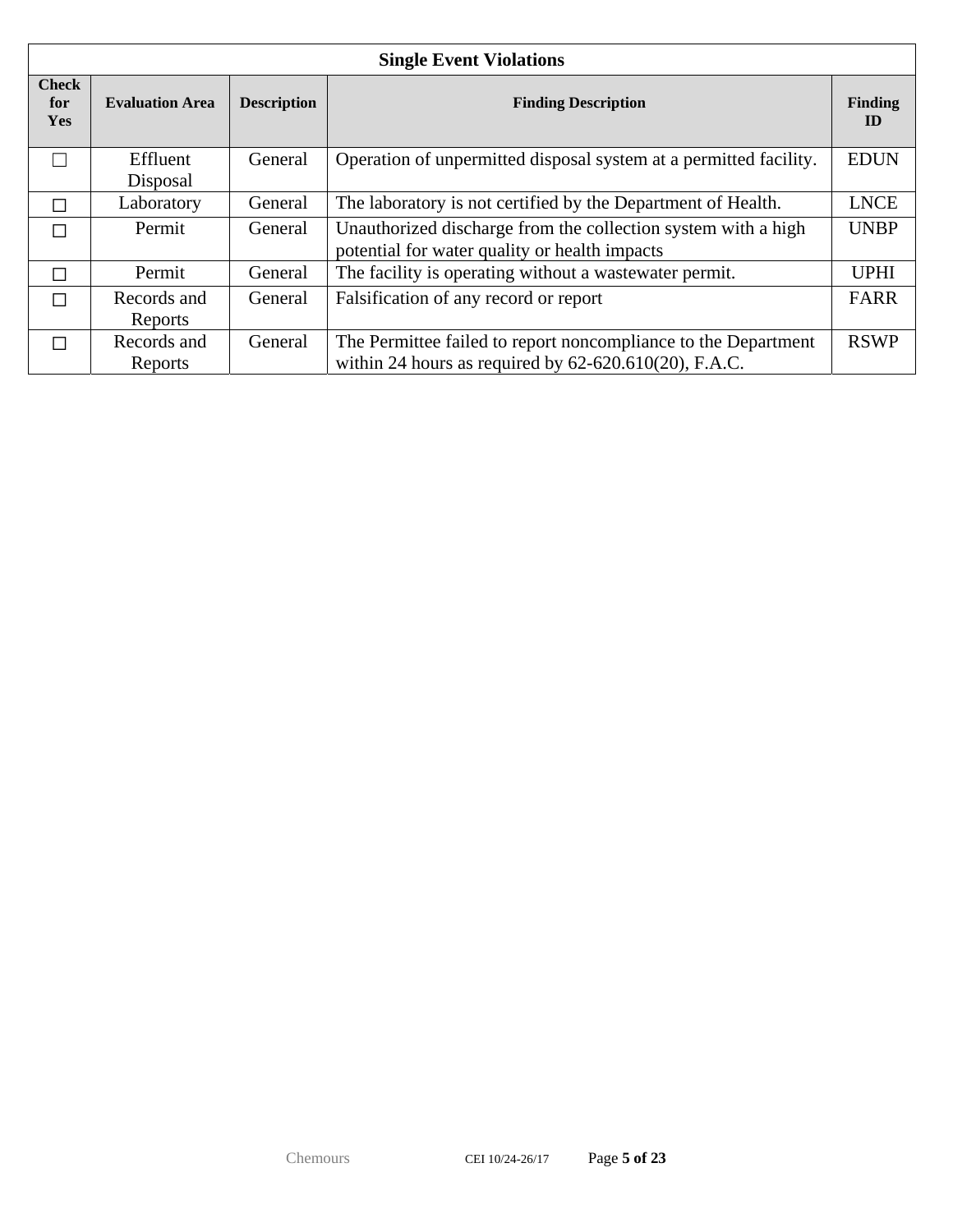**Trail Ridge Facility Treatment Summary:** This heavy minerals mining wastewater treatment system provides acidification with ferric chloride, sulfuric acid, aluminum sulfate, or ferric sulfate to a pH between 3.0 and 3.5 standard units for flocculation of colloidal material followed by settling in a series of diked ponds, neutralization with hydrated lime to a pH between 6.0 to 8.5, and additional settling with final discharge to Alligator Creek (D001). Polymer addition may be provided after neutralization for aluminum reduction prior to final discharge at D-001. Storm water and rainfall from the mined areas are also collected and treated as described above. The treatment train consists of the addition of barium chloride to the wastewater at the location where ferric chloride, aluminum sulfate and/or ferric sulfate is added (prior to the humate settling ponds). A portion of the effluent is directed to the Southwest Quadrant Pond. The existing recycle line from D-001 was tapped and a pipeline was constructed to route approximately 400 gallons per minute (gpm) of the treated wastewater to an existing ditch which then discharges into the Southwest Quadrant Pond (location D-002) with eventual discharge into Blue Pond. This rerouting of final effluent is the result of an effort by The Keystone Stakeholders to help improve lake water levels in the Keystone Heights area.

**Maxville Facility Treatment Summary:** A 4.0 MGD AADF heavy minerals mining wastewater treatment system providing acidification with ferric chloride, sulfuric acid, aluminum sulfate, barium chloride, or ferric sulfate to a pH between 3.0 to 3.5 standard units, for flocculation of colloidal material. There is an additional step in the dredge pond to precipitate humates using ferric chloride, alum and/or polymer.

**North Maxville Facility Treatment Summary:** 5-million gallon per day (MGD) maximum daily flow heavy mineral mining wastewater treatment system. Process water from the dredge mining operation will be collected in humate settling ponds that will be constructed as the mining progresses. Stormwater from mining areas and overflow from the humate settling ponds will be collected and treated in a set of polishing ponds in series to meet water quality standards prior to discharge through the outfall. Barium chloride may be added as needed to assure that radium levels will not be exceeded. There will be a total of 9 sets of polishing ponds with 9 outfalls due to the progressive nature of the mining operation. Each set of ponds will be constructed as needed as the footprint of the mine progresses. Ponds that are no longer in use will be properly decommissioned and closed. Three of the nine outfalls will discharge effluent into wetland areas that eventually discharge into Turkey Creek, Class III fresh water. The other six outfalls will discharge effluent into wetland areas that eventually discharge into Deep Creek, Class III fresh water.

**Highland Facility Treatment Summary:** This is a heavy minerals mining wastewater treatment system providing acidification with ferric chloride, sulfuric acid, aluminum sulfate or ferric sulfate to a pH between 3.0 and 3.5 standard units, for flocculation of colloidal material, followed by settling in a series of diked ponds, neutralization with hydrated lime to a pH of between 6.0 and 8.5 standard units, and additional settling with final discharge to the north (Outfall D-002) arm of Boggy Branch, a Class III fresh water of the state. Wastewater is generated from the dry mill operation and stormwater runoff from mining areas. Upon Department approval, polymer addition may be provided after neutralization for aluminum reduction prior to final discharge to the North Arm of Boggy Branch. A portion of the connector ditch for the current outfall D-002 will continue to serve as the seepage collection and recycle system.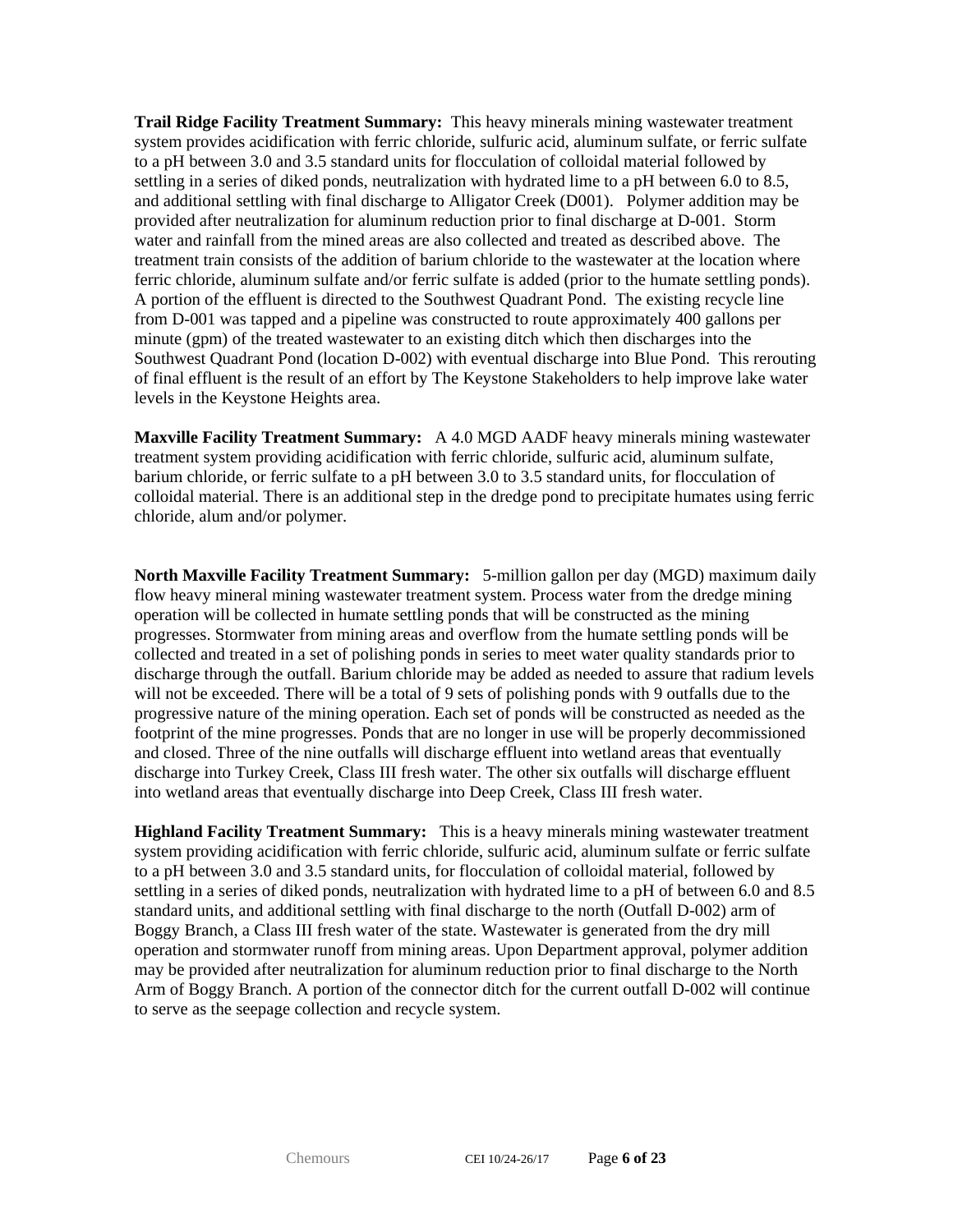## **1. A. Trail Ridge Permit:** In-Compliance

| Current Permit available on-site?  | Yes                                                    |
|------------------------------------|--------------------------------------------------------|
| Date Permit issued                 | 06/29/2017                                             |
| Date Permit Expires                | 06/28/2022                                             |
| Permit Renewal Application due by  | 12/28/2021                                             |
| Administrative or Judicial Orders? | Administrative Order 185 for total<br>recoverable iron |

## **1. B. Maxville Permit:** In-Compliance

| Current Permit available on-site?  | Yes                |
|------------------------------------|--------------------|
| Date Permit issued                 | March 14, 2017     |
| Date Permit Expires                | March 13, 2022     |
| Permit Renewal Application due by  | September 14, 2021 |
| Administrative or Judicial Orders? | Consent Order      |

## **1. C. North Maxville Permit:** In-Compliance

| Current Permit available on-site?  | Yes               |
|------------------------------------|-------------------|
| Date Permit issued                 | May 15, 2016      |
| Date Permit Expires                | May 14, 2021      |
| Permit Renewal Application due by  | November 15, 2020 |
| Administrative or Judicial Orders? | N/A               |

## **1. D. Highland Permit:** In-Compliance

| Current Permit available on-site?  | Yes                |
|------------------------------------|--------------------|
| Date Permit issued                 | August 26, 2016    |
| Date Permit Expires                | September 25, 2021 |
| Permit Renewal Application due by  | March 29, 2021     |
| Administrative or Judicial Orders? | N/A                |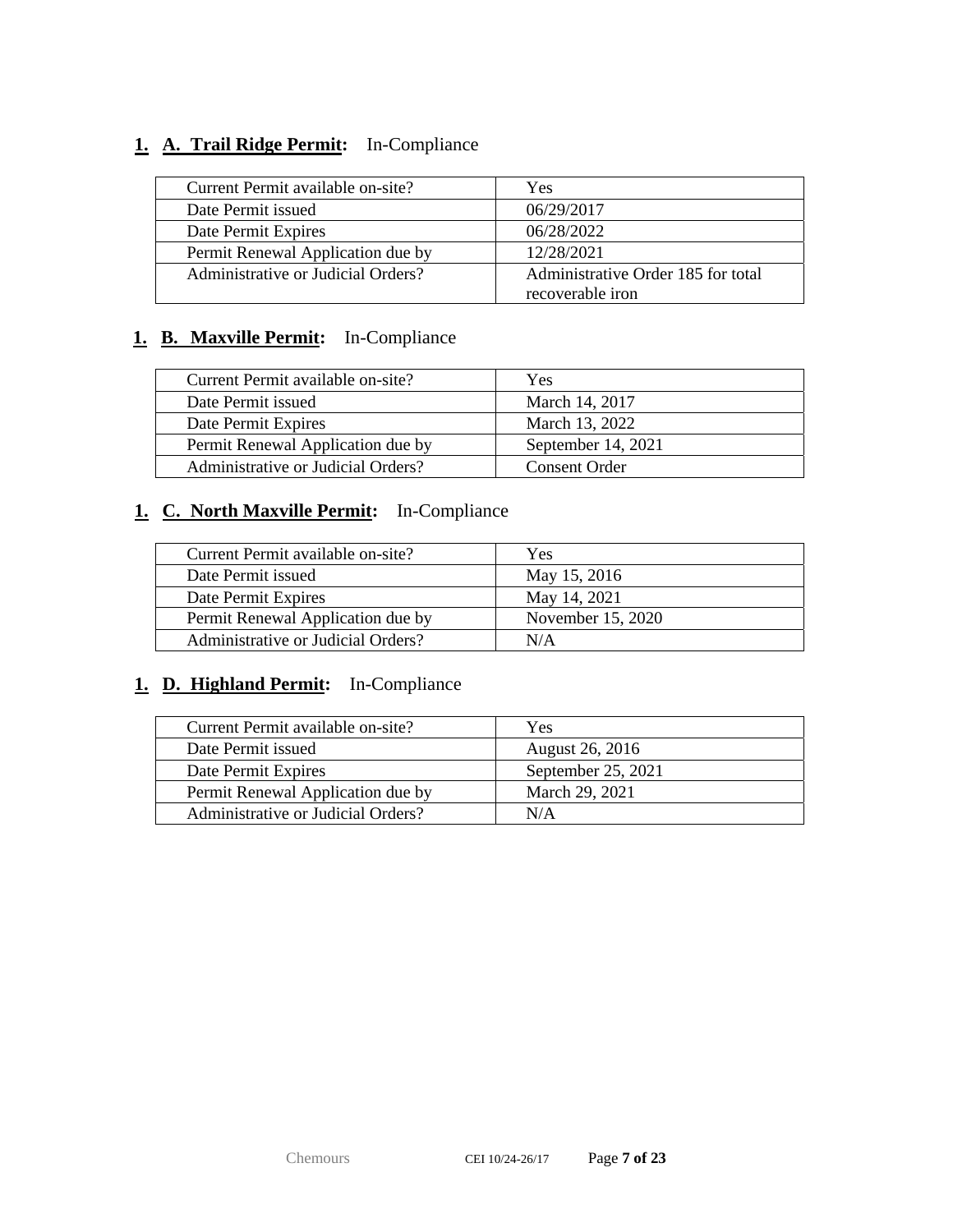## **2. A. Trail Ridge Compliance Schedules:** In-Compliance

| Compliance Schedule in Permit met?           | Yes |
|----------------------------------------------|-----|
| Compliance Schedules in Order are being met? | Yes |

| <b>Improvement Action</b>                                                                                                                    | Date Due                |
|----------------------------------------------------------------------------------------------------------------------------------------------|-------------------------|
| Continue implementing existing BMP plan for West Ridge Area                                                                                  | Issuance date of permit |
| Conduct an inspection and provide a report reviewing the system that<br>conveys flow from the basin WBID# 2421 to basin WBID# 3606. Submit a | November 1, 2018        |
| report to the Department to confirm the normal function of the system.                                                                       |                         |
| Conduct an inspection and provide a report reviewing the system that<br>conveys flow from the basin WBID# 2421 to basin WBID# 3606. Submit a | November 1, 2020        |
| report to the Department to confirm the normal function of the system.                                                                       |                         |

## AO 185 Schedule:

| <b>ACTION ITEM</b>                                                                                                   | <b>DUE DATE</b>                                                                                                                                                                                              |
|----------------------------------------------------------------------------------------------------------------------|--------------------------------------------------------------------------------------------------------------------------------------------------------------------------------------------------------------|
| Implement Phase 1 of the<br>Improvement Plan and Status Report                                                       | Commence implementation of Phase 1-effective date of the<br>permit. Progress report due December 29, 2017 – Submitted                                                                                        |
| Implement Phase 2 of the<br>Improvement Plan and Status Report<br>$\underline{\mathbf{N}}$                           | Commence implementation of Phase 2 of the Improvement Plan<br>and Status Report, no more than 18 months after the effective<br>date of the permit (or 12 months, if results do not show any<br>improvement). |
| Bring the concentration of the total<br>recoverable iron at D-001 into<br>compliance with the final permit<br>limits | No later than 4 years from the effective date of the Permit.                                                                                                                                                 |

## **2. B. Maxville Compliance Schedules:** In-Compliance

| Compliance Schedule in Permit met?           | Not Applicable |
|----------------------------------------------|----------------|
| Compliance Schedules in Order are being met? | Yes            |

| <b>Improvement Action</b>                            | Date Due                                      |
|------------------------------------------------------|-----------------------------------------------|
| Continue Implementing existing BMP plan              | Issuance date of permit                       |
| Continue groundwater sampling plan for the long-term | At 6 months from permit issuance, and every 6 |
| pond as well as review of groundwater modeling       | months for the duration of the permit,        |
| analysis.                                            | submit a progress report.                     |

#### **CO 16-1402 Schedule**:

| <b>Improvement Action</b>          | Date Due        | Date Completed |
|------------------------------------|-----------------|----------------|
| Submit Plan of Study (POS) for     | August 18, 2017 | August 7, 2017 |
| assessment of legacy solids to     |                 |                |
| determine if they represent an on- |                 |                |
| going source for the release of    |                 |                |
| radionuclides to groundwater       |                 |                |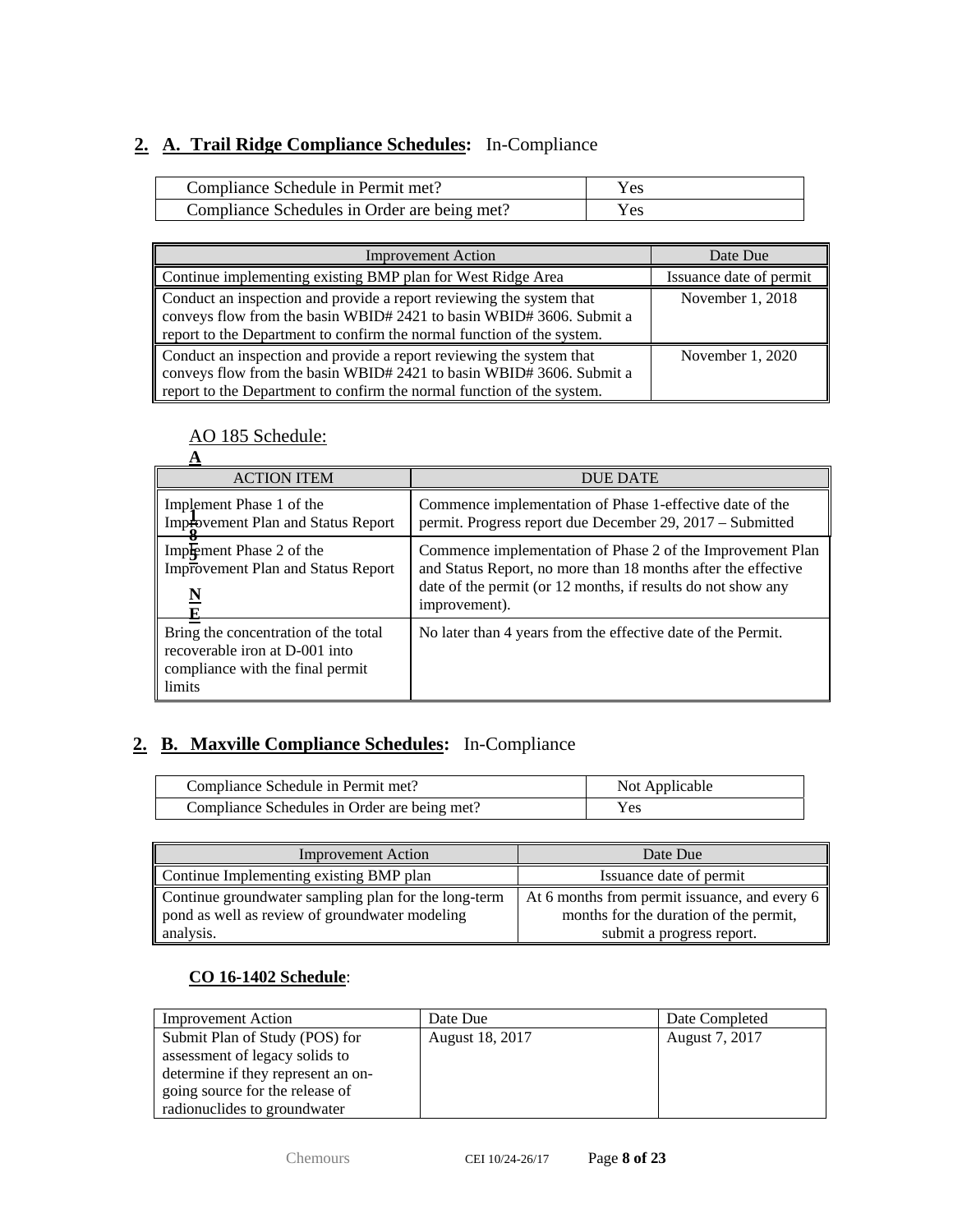| Submit final report of Legacy       | 6 months after Department      | Not due yet    |
|-------------------------------------|--------------------------------|----------------|
| Solids Assessment                   | approval of POS                |                |
| Submit plan for corrective measures | 6 months after Department      | Not due yet    |
|                                     | receipt of Final Legacy Solids |                |
|                                     | Assessment                     |                |
| Continuation of radionuclide        | Semi-annual report submittals  | April 19, 2017 |
| delineation assessment with         | (April and October) for        |                |
| interpretive report by Florida      | duration of CO                 |                |
| registered PG or PE                 |                                |                |

## **2. C. North Maxville Compliance Schedules:** In-Compliance

| Compliance Schedule in Permit met?           | <b>Yes</b>     |
|----------------------------------------------|----------------|
| Compliance Schedules in Order are being met? | Not Applicable |

| <b>Improvement Action</b>                                                                                                                                            | Completion<br><b>Due Date</b> | Completed            |
|----------------------------------------------------------------------------------------------------------------------------------------------------------------------|-------------------------------|----------------------|
| The new monitoring wells described in Permit Condition III.9<br>shall be installed.                                                                                  | August 15, 2016               | February 27,<br>2015 |
| Well Completion Reports shall be submitted for the new<br>monitoring wells in accordance with Permit Condition III.3.                                                | September 15,<br>2016         | February 27,<br>2015 |
| Sampling of the new monitoring wells (Permit Condition III.10)<br>shall begin within the $3rd$ calendar quarter of 2016, with data<br>submitted by October 28, 2016. | September 30,<br>2016         | February 27,<br>2015 |

## **2. D. Highlands Compliance Schedules:** Not Applicable

## **3. Laboratory:** In-Compliance

| Lab Name and Certification#  | <b>TRAC E81181</b>            |
|------------------------------|-------------------------------|
| Lab Name and Certification # | Pace Analytical E83079        |
| Lab Name and Certification # | Florida Radiochemistry E83033 |

Observation: The in-house laboratory is used for monitoring process control.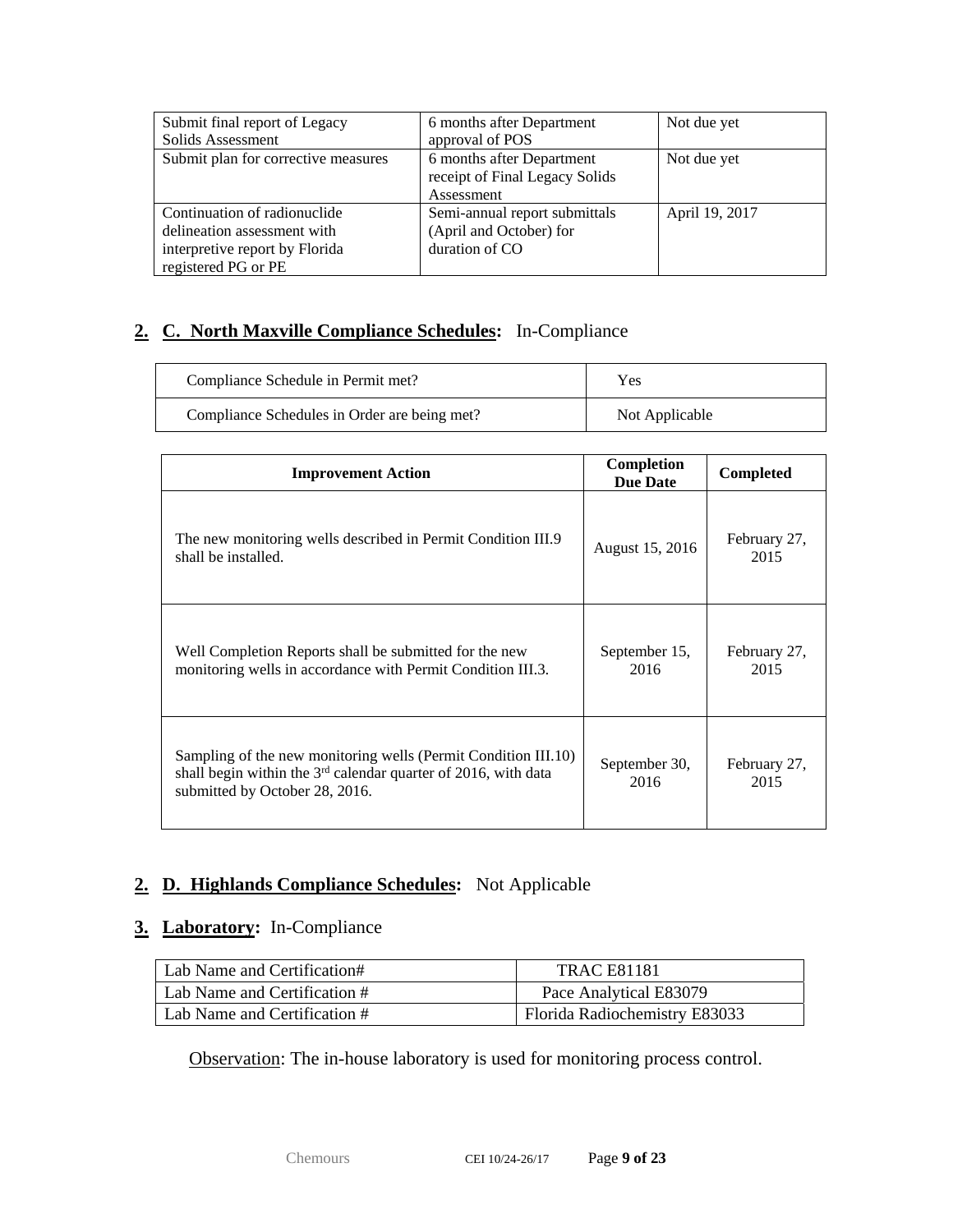#### **4. Sampling:** Out-of-Compliance

| Sampling conducted during inspection?                     | No  |
|-----------------------------------------------------------|-----|
| Sampling observed during inspection?                      | Nο  |
| Sampling conducted at locations identified by the permit? | Yes |
| Safe access to sampling locations?                        | Yes |

**Deficiency:** Chain of Custody documents were available and reviewed. Based on the review Radium and Hardness samples were not being properly preserved with HN03. **Rule/Permit Reference**: Permit Condition IX

**Corrective Action**: Review preservation requirements for collecting samples and ensure DEP Laboratory SOP is followed for proper sample collection.

Observation: The composite samplers appear to be in satisfactory operating condition.

Observation: pH Buffers 4, 7 and 10 were within the expiration dates.

Observation: The collected samples hold times were not exceeded.

#### **5. Records and Reports:** Out-of-Compliance

| Documents/Records reviewed          | <b>Timeframe</b>         |  |
|-------------------------------------|--------------------------|--|
| Discharge Monitoring Reports (DMRs) | 03/01/2016 to 08/31/2017 |  |

**Deficiency:** Common findings observed during inspection of mining facilities:

- o No sludge management plan developed for humate (Maxville and North Maxville).
- $\circ$  Site plan does not identify/provide maintenance and inspection procedures for BMP other than ponds.
- o Site plan has not been updated since it was implemented 2013.
- o Site plan does not provide details on evaluating accumulated water in secondary containment structures prior to discharging.
- $\circ$  Total Radium 226/Radium 228 at outfall D002 was not reported the 1<sup>st</sup> Qtr 2017 as required by permit (Maxville).
- $\circ$  Toxicity results were not provided at outfall D002 for  $3^{rd}$  Qtr (Maxville).
- o The lime treatment ponds associated with the long-term ponds and caustic pond are not included on the daily shift check sheet at Maxville.
- o No written documentation of which outfalls at North Maxville are constructed, inactive or active.
- o Inspection frequency of inactive ponds at North Maxville does not appear to be adequate.
- $\circ$  Twin Pines area needs to be added to IW permit to include monitoring & inspecting requirements.

The Plan should also include:

- o Details of the erosion and sediment control measures and/or structural measures (aside from settling ponds) used for the management of wastewater and stormwater runoff.
- o Identification and location of collection ditches, berms, and silt fencing.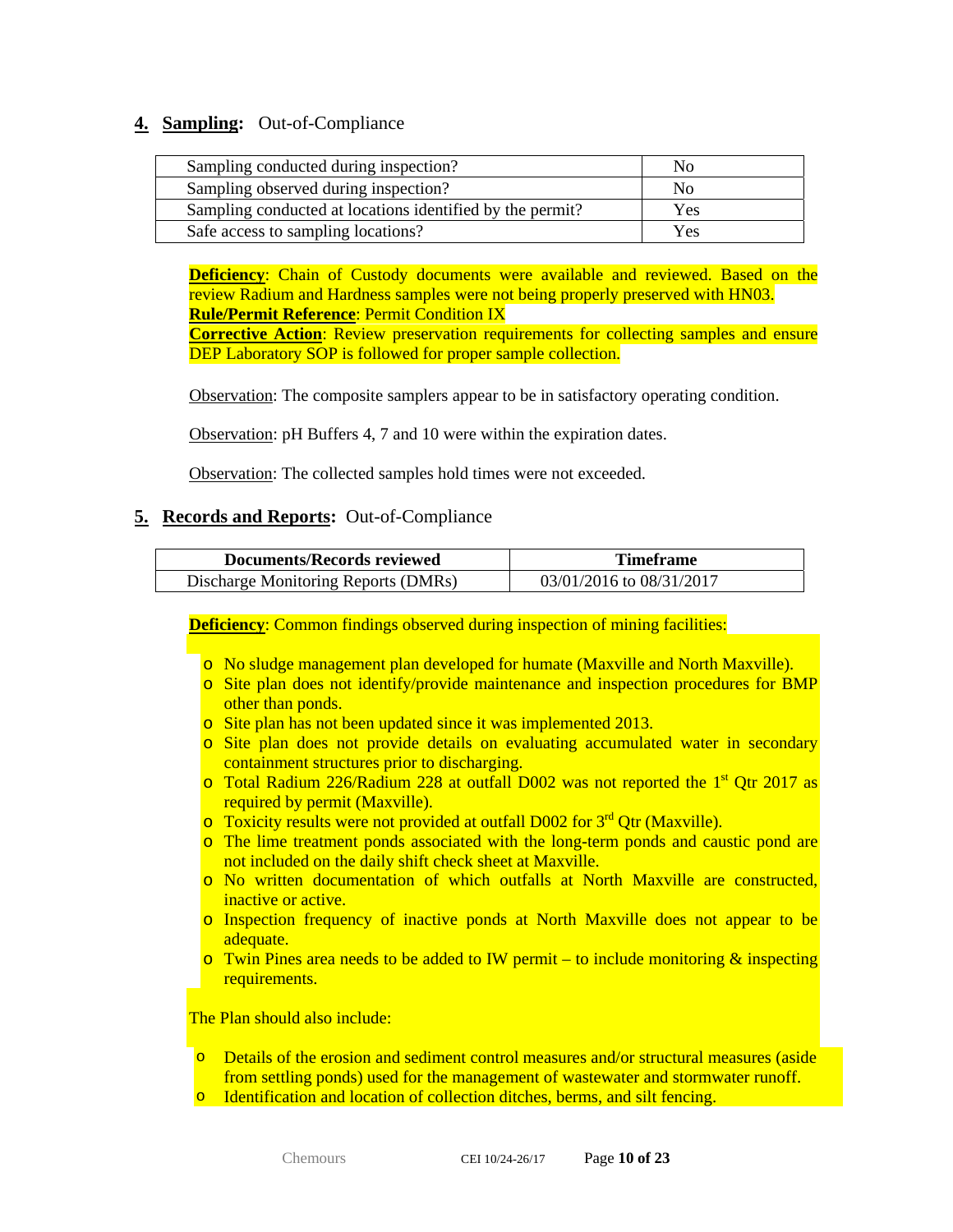- **o** Specific housekeeping and maintenance measures and their frequencies.
- o Parking lot at Maxville Mine where stormwater was accumulating.
- o Training procedures and schedules.
- o Certification page signature needs to be updated to reflect current responsible party.
- o Requirements for minimizing stormwater contact or secondary containment measures for spoils from caustic pond at Maxville.

**Rule/Permit Reference**: Permit Condition IX/VII

**Corrective Action**: Update the plan as required and provide copy to department for review.

Observation: *General –* Personnel training activities are being documented as required by BMP.

Observation: *General –* A copy of the current laboratory certification was available at the time of the inspection.

Observation: *General –* Daily logs/schedules showing plant operation and equipment maintenance was available.

Observation: *General –* Annual BMP personnel training records available.

Observation: *General –* Facilities are submitting monitoring data through EzDMR.

Observation: *General –* A copy of the letter of authorization (LOA) from the owner/permittee allowing the operator to sign DMRs was available.

#### **6. Facility Site Review:** Out-of-Compliance

**Deficiency:** Findings observed during inspection of the industrial wastewater facilities associated with mining or formerly mined areas:

- o Material Handling
	- Lime spillage at Trail Ridge and Highland silos clean and ensure stormwater goes to wastewater processing stream.
- o Outdoor Storage Facilities
	- Needed to document that all areas are draining toward treatment system
	- Secondary containment structures are pumped to ground.
- o Best Management Practices (BMPs)
	- During the inspection, collection ditches, silt fencing, borrow pits, and berms were observed throughout the mining sites which did not appear to be incorporated into the company's routine inspections.
	- Ditch at Highlands appeared to convey runoff water westward, potentially offsite.
	- Twin Pines silt fences were overwhelmed with sand, process water and tailing filled deposited in a wetland without permit authorization. Area not being monitored or inspected.
	- Some eroded berms observed at North Maxville but still sufficient freeboard.
	- Wash water from the vehicle washing and stormwater from the equipment staging and chemical storage area has the potential to flow off-site.

o Housekeeping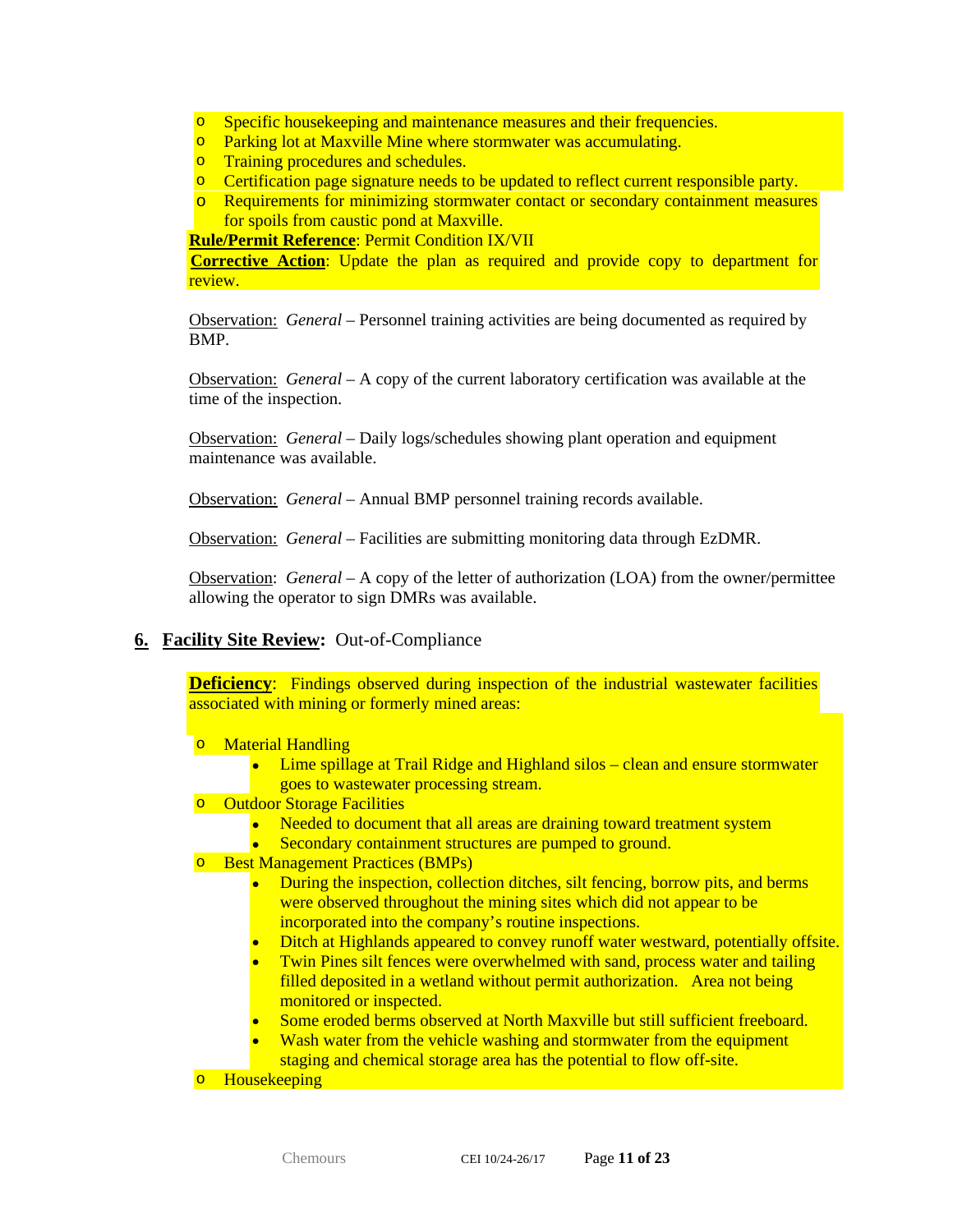- Significant amounts of material on the ground through Highland site. Some running off into ditch.
- o Waste/Wastewater Management
	- The borrow pit treatment system at the toe of the Trail Ridge treatment ponds appears not to be included in regular inspections, is not readily accessible, and has places along the railroad tracks where water can potentially flow out of the permit boundary, possibly bypassing the NPDES outfall (Trail Ridge).
	- Brushy vegetation on dams of Trail Ridge treatment pond system does not allow visual inspection of dams that are actively used as part of the process water treatment system; large trees growing on dam walls could potentially affect dam integrity; water in borrow pits abuts the toe of the dam; some areas in the pond system may not have sufficient freeboard (Trail Ridge).
	- There are three active treatment ponds (11, 12, and 13), 9 inactive ponds from earlier processing periods. These inactive ponds, according to facility's permit, include roughly 654 reclaimed acres. Pond 8 appeared to be actively discharging but is not a permitted NPDES outfall; mine personnel stated that Ponds 1-9 are no longer receiving process water and have been reclaimed, however, no as-built drawings or request to transfer to operational phase have been received fro these ponds (Highland).
	- North Maxville D001 was reported as not discharging in 2017 but was
	- discharging during inspection due to rotten wooden stop gates.

#### o Pollutant Sources

- Long term ponds may not have sufficient freeboard (Maxville).
- Alum, barium chloride and lime vessels at Maxville are not in, or only partially surrounded by, secondary containment
- Lime buildup on secondary containment at Maxville
- Piles of road filling sediment were not within secondary containment at Maxville **Rule/Permit Reference:** Permit Condition IX

**Corrective Action:** Evaluate the entire wastewater treatment systems at all sites for leaks, seepages, berm erosions and submit corrective action report on the findings. Submit asbuilt drawings or request to transfer to operational phase for inactive, reclaimed ponds.

Observation: *General –* The facility grounds were secured properly.

Observation: *General –* Safety equipment was available on the sites.

Observation: *General –* Inspection of the open ditch conveyance system from north of SR16 to the water treatment area is being conducted as required by permit condition  $V(3)$ .

Observation: *General –* Foul odors did not permeate beyond the boundaries of the plant site at the time of the inspection.

Observation: *General –* No sinkholes were observed during site inspection.

#### **7. Flow Measurement:** Out-of-Compliance

| Flow meter present and location as per permit? | r es |
|------------------------------------------------|------|
| Easy access to flow meter?                     |      |

**Deficiency**: Staff gauge at D-001 (Trail Ridge) was broken.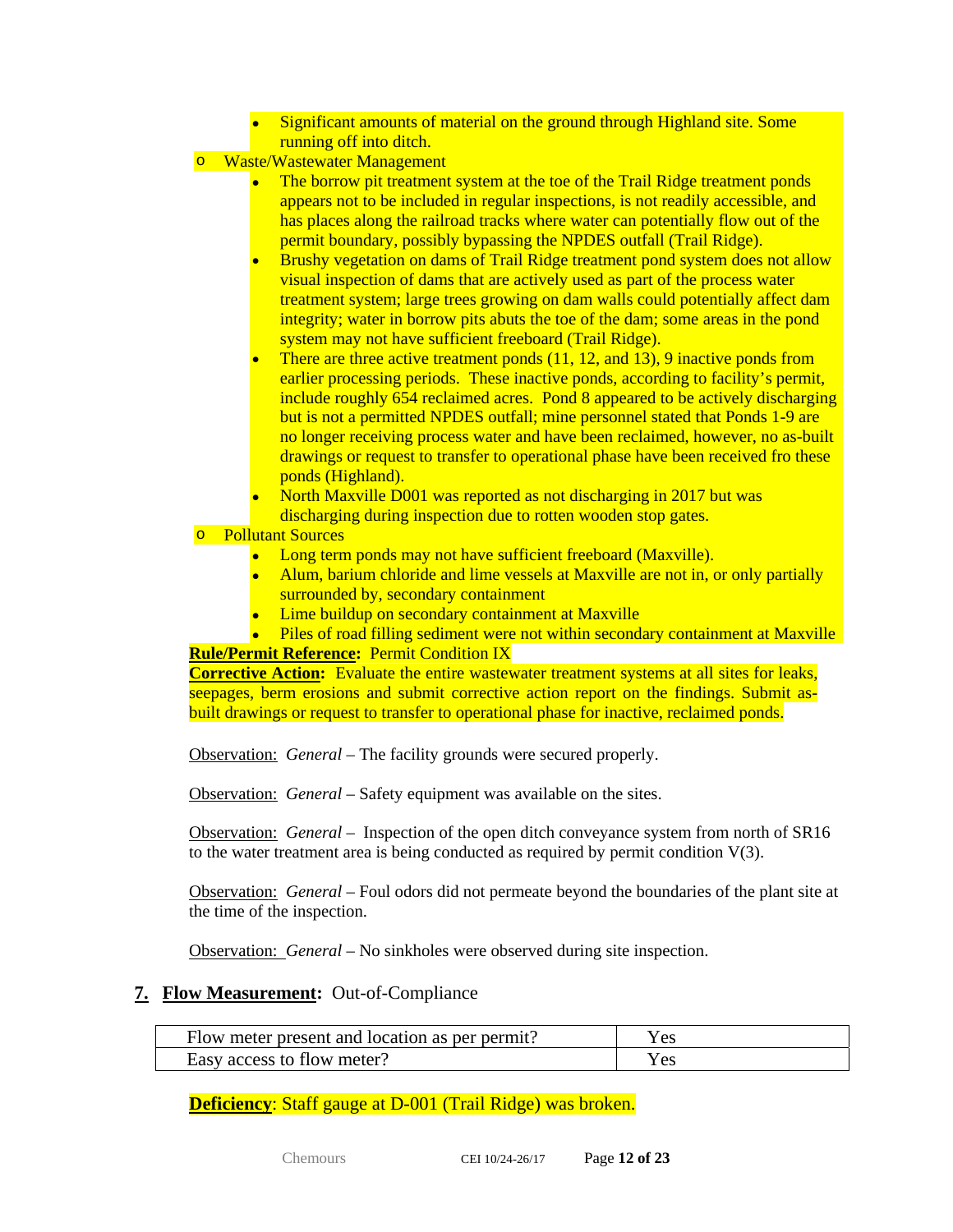**Rule/Permit Reference**: Rule 62-620.610

**Corrective Action**: Replace the staff gauge and provide picture of replacement.

Observation: The chart recorders/flow meters and totalizers appeared to be operating satisfactory.

### **8. Operation and Maintenance:** Out-of-Compliance

| Facility being operated as per permit? |  |
|----------------------------------------|--|
|----------------------------------------|--|

**Deficiency**: Facility not following appropriate Best Management Practices (BMPs). See BMP details in Section 6.

**Rule/Permit Reference**: Permit condition IX.7

**Corrective Action**: See notes in this inspection report.

Observation: The wet and dry mills were operating satisfactory. Currently using natural gas to operate mills. (Trail Ridge)

Observation: Facilities are not operating in accordance to it permits. See Records/Reports, Facility Site Review and Effluent Disposal sections of this report for comments.

#### **9. Effluent Quality:**

#### **Trail Ridge Effluent Quality:** Out-of-Compliance

| DMRs review period | From $03/31/2016$ to $02/28/2018$ |
|--------------------|-----------------------------------|
| Any exceedances?   | Y es                              |

Observation: A review of the Discharge Monitoring Reports (DMRs) revealed the following exceedances:

| Date       | <b>Parameter</b>           | <b>Result</b> | Limit | <b>Statistical Base</b> | <b>Units</b> |
|------------|----------------------------|---------------|-------|-------------------------|--------------|
| 7/31/2016  | Iron, Total<br>Recoverable | 1.4           | 1.0   | daily max               | mg/L         |
| 8/31/2016  | Iron, Total<br>Recoverable | 1.5           | 1.0   | daily max               | mg/L         |
| 9/30/2016  | Iron, Total<br>Recoverable | 1.8           | 1.0   | daily max               | mg/L         |
| 10/31/2016 | Iron, Total<br>Recoverable | 1.4           | 1.0   | daily max               | mg/L         |
| 10/31/2017 | Iron, Total<br>Recoverable | 2.1           | 2.0   | daily max               | mg/L         |
| 11/30/2017 | Iron, Total<br>Recoverable | 2.1           | 2.0   | daily max               | mg/L         |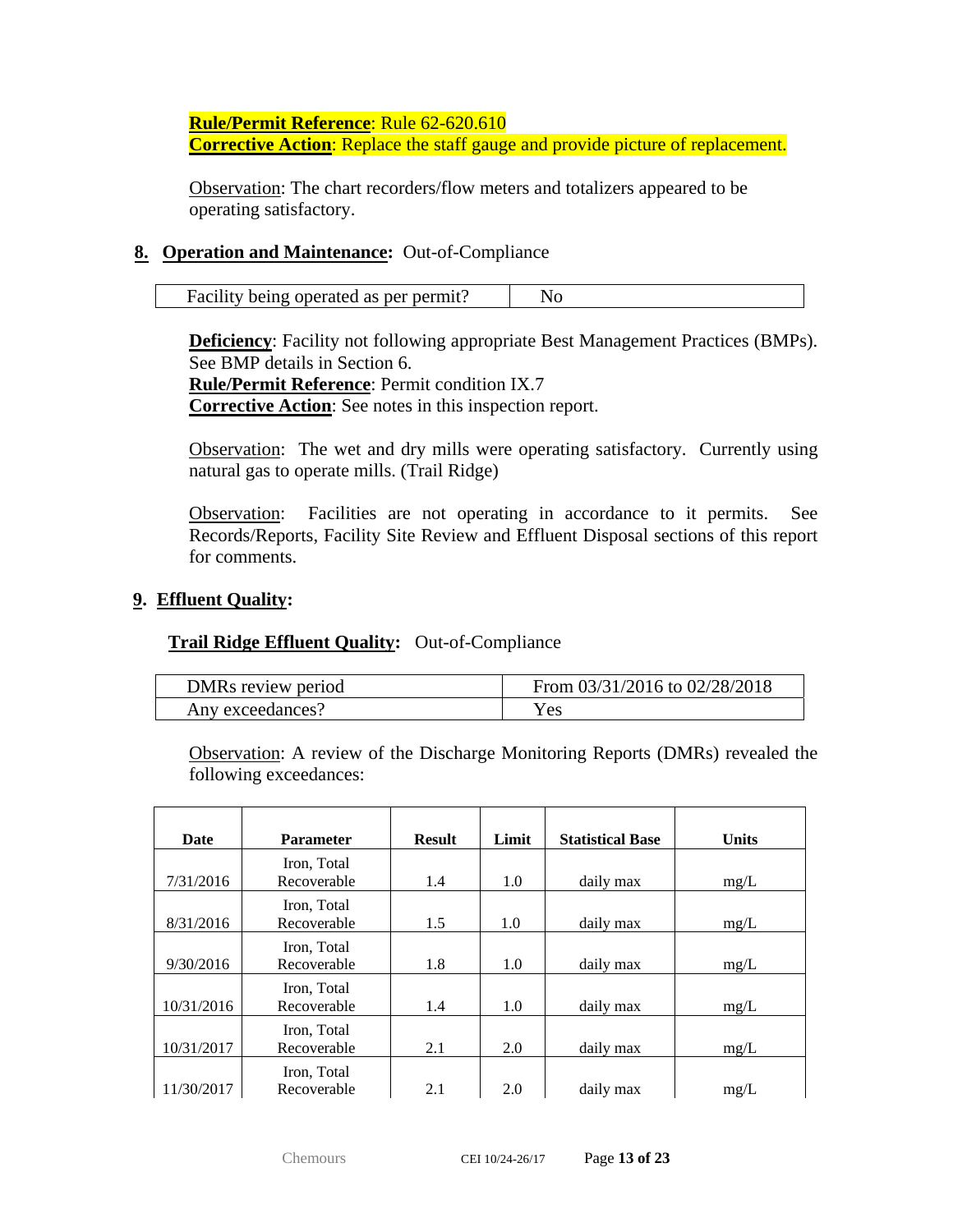| Date       | Parameter                                    | <b>Result</b> | Limit            | <b>Statistical Base</b> | <b>Units</b> |
|------------|----------------------------------------------|---------------|------------------|-------------------------|--------------|
|            |                                              |               |                  |                         |              |
| 8/31/2016  | Iron, Total<br>Recoverable                   | 1.2           | 1.0              | mon avg                 | mg/L         |
| 9/30/2016  | Iron, Total<br>Recoverable                   | 1.4           | 1.0              | mon avg                 | mg/L         |
|            |                                              |               |                  |                         |              |
| 11/31/2016 | IC25 Statre 7day<br>Chr Ceriodaphnia         | 68.3          | 100              | single sample           | $\%$         |
| 11/31/2016 | IC25 Statre 7day<br>Chr Ceriodaphnia         | 64.1          | 100              | single sample           | $\%$         |
| 11/31/2016 | IC25 Statre 7day<br>Chr Ceriodaphnia         | 73.8          | 100              | single sample           | $\%$         |
| 7/31/2017  | IC25 Statre 7day<br>Chr Ceriodaphnia         | 64.6          | 100              | single sample           | $\%$         |
| 8/31/2017  | IC25 Statre 7day<br>Chr Ceriodaphnia         | 52.2          | 100              | single sample           | $\%$         |
| 12/31/2016 | LC50 Statre 96hr<br>Acu Ceriodaphnia         | 64.1          | 100              | single sample           | $\%$         |
| 12/31/2016 | LC50 Statre 96hr<br>Acu Cyprinella<br>Leedsi | 73.8          | 100              | single sample           | $\%$         |
|            |                                              |               |                  |                         |              |
| 9/30/2017  | Flow                                         | 79.2          | 40               | daily max               | <b>MGD</b>   |
|            |                                              |               |                  |                         |              |
| 8/31/2016  | Zinc, Total<br>Recoverable                   | 0.19          | $\boldsymbol{0}$ | daily max               | mg/L         |

**Deficiency:** The parameters noted in table above exceeded the permit limit. Zinc also exceeded the Technical Review Criteria (TRC).

**Rule/Permit Reference:** Permit Condition I.A.1

**Corrective Action**: The corrective actions for iron are noted in the AO 185. Facility is working with District Toxicity Coordinator on plan to toxicity. Flow and zinc will be continually monitored by the district due to the infrequency of the exceedance.

## **Maxville Effluent Quality:** Out-of-Compliance

| DMRs review period | From $01/01/16$ to $02/28/18$ |
|--------------------|-------------------------------|
| Any exceedances?   | Yes                           |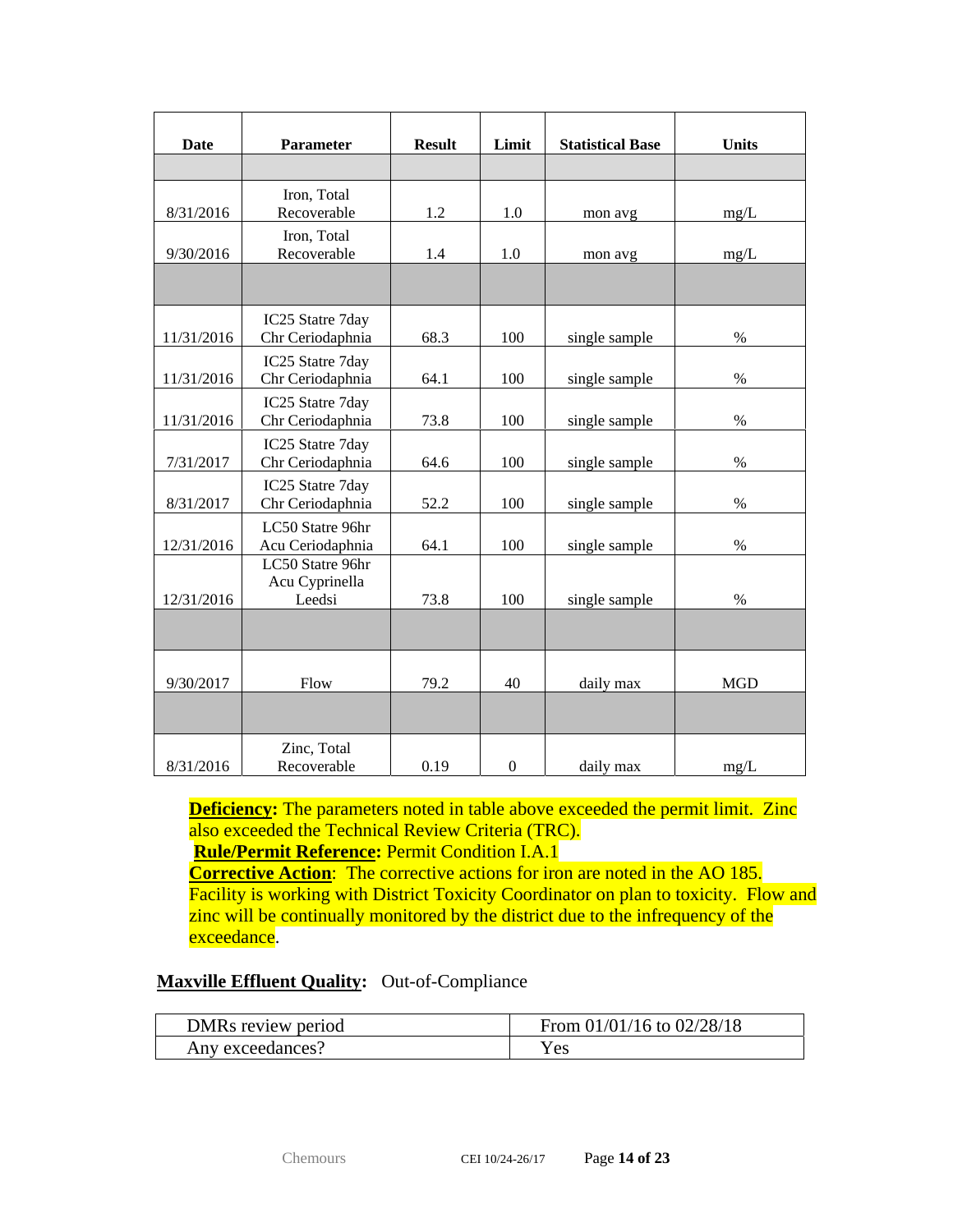| Date       | <b>Parameter</b>        | <b>Result</b> | Limit | <b>Statistical Base</b> | <b>Units</b> |
|------------|-------------------------|---------------|-------|-------------------------|--------------|
|            | <b>Chronic Toxicity</b> |               |       |                         |              |
|            | Acu -                   |               |       |                         |              |
| 12/31/2016 | Ceriodaphnia            | 48.3          | 100   | min                     | $\%$         |
|            | <b>Chronic Toxicity</b> |               |       |                         |              |
| 08/31/2017 | Chr - Ceriodaphnia      | 42.1          | 100   | min                     | $\%$         |
|            |                         |               |       |                         |              |
| 09/30/2017 | Flow                    | 15.1          | 10    | daily max               | MGD          |

Observation: A review of the Discharge Monitoring Reports (DMRs) revealed the following exceedances:

Observation: These are not considered significant non-compliance because of the infrequency of the exceedances.

#### **North Maxville Effluent Quality:** Out-of-Compliance

| DMRs review period | From $09/01/14$ to $02/28/18$ |
|--------------------|-------------------------------|
| Any exceedances?   | Yes                           |

Observation: A review of the Discharge Monitoring Reports (DMRs) revealed the following exceedances:

| Date       | <b>Parameter</b> | <b>Result</b> | Limit   | <b>Statistical Base</b> | Units |
|------------|------------------|---------------|---------|-------------------------|-------|
|            | Chronic Toxicity |               |         |                         |       |
|            | Acu -            |               |         |                         |       |
| 04/31/2018 | Ceriodaphnia     | 87.8          | $.00\,$ | mın                     | $\%$  |

This is not considered significant non-compliance because of the infrequency of the exceedances.

#### **Highland: Effluent Quality:** Out-of-Compliance

| DMRs review period | From $01/01/16$ to $08/31/17$ |
|--------------------|-------------------------------|
| Any exceedances?   | Yes                           |

Observation: A review of the Discharge Monitoring Reports (DMRs) revealed the following exceedance: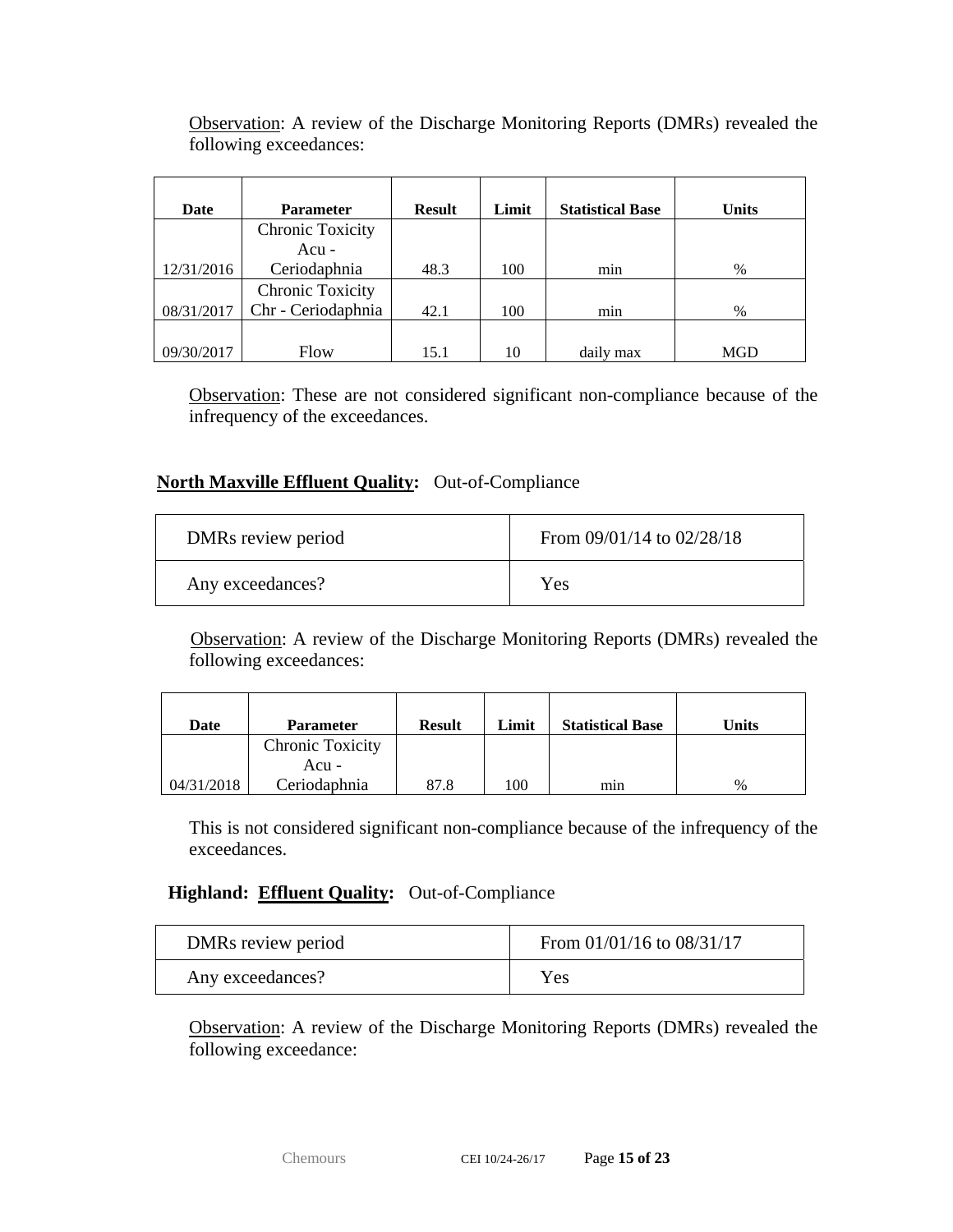| Date       | <b>Parameter</b>                     | <b>Result</b> | Limit | <b>Statistical Base</b> | Units |
|------------|--------------------------------------|---------------|-------|-------------------------|-------|
| 06/30/2016 | LC50 Statre 96hr<br>Acu Ceriodaphnia | 77.8          | 100   | mın                     | $\%$  |

Observation: This is not considered significant non-compliance because of the infrequency of the exceedances.

#### **10. Effluent Disposal:** Significant-Out-Of-Compliance

| Facilities discharging?              | Yes |
|--------------------------------------|-----|
| Discharge location(s) as per permit? | No  |

**Deficiency:** Observed and/or potential unpermitted discharges:

- Discharges were observed in the Highlands wastewater treatment area, the processing plant area, and the collection ditches that were neither identified in the permit nor monitored and/or inspected by the facility. A completion and certification has not been submitted by the Chemours nor a release statement provided by the Department; therefore, this area continues to be subject to NPDES requirements. At the Highland processing plant area, a collection ditch which run east to west was observed along the north side of the plant. This ditch was observed to have receive runoff from processing areas, outdoor material storage areas, and the access road. Trails of sediment/site material were observed leading to the ditch along with accumulated material along the ditch. Water was observed flowing in the ditch which appeared to continue west potentially discharging offsite.
- In addition to the three active treatment ponds (11, 12, and 13), there are 9 inactive ponds from earlier processing periods. These inactive ponds, according to facility's permit, include roughly 654 reclaimed acres. Pond 8 appeared to be actively discharging but is not a permitted NPDES outfall; mine personnel stated that Ponds 1-9 are no longer receiving process water and have been reclaimed, however, no as-built drawings or request to transfer to operational phase have been received for these ponds.
- Leaky valve at Highland D-002.
- Stormwater runoff from laydown yard is not managed through an engineered stormwater system and enters wetlands without treatment; pipes are stored in wetlands that are not authorized for disturbance (North Maxville).
- North Maxville D001 was discharging during inspection due to rotten wooden stop gates.
- Observed sedimentation overtopping silt fencing around mining areas.
- Seepage is visible at toe of process water treatment ponds that is not captured and treated prior to discharge (e.g., Pond JD-9 at North Maxville).

-The following were observed during the inspections of the mining and reclamation areas:

- Erosion gully repairs are needed in the reclamation areas on the east side of mine (North Maxville).
- Material discharge was observed from cell #72 and fill was deposited in a wetland not authorized for disturbance (North Maxville).

#### **Rule/Permit Reference: Rule 62-620.610(20), F.A.C.**

**Corrective Action:** Evaluate the wastewater treatment systems at mining sites for unpermitted discharges and improperly maintained/damaged silt fences. Submit corrective action report on the findings.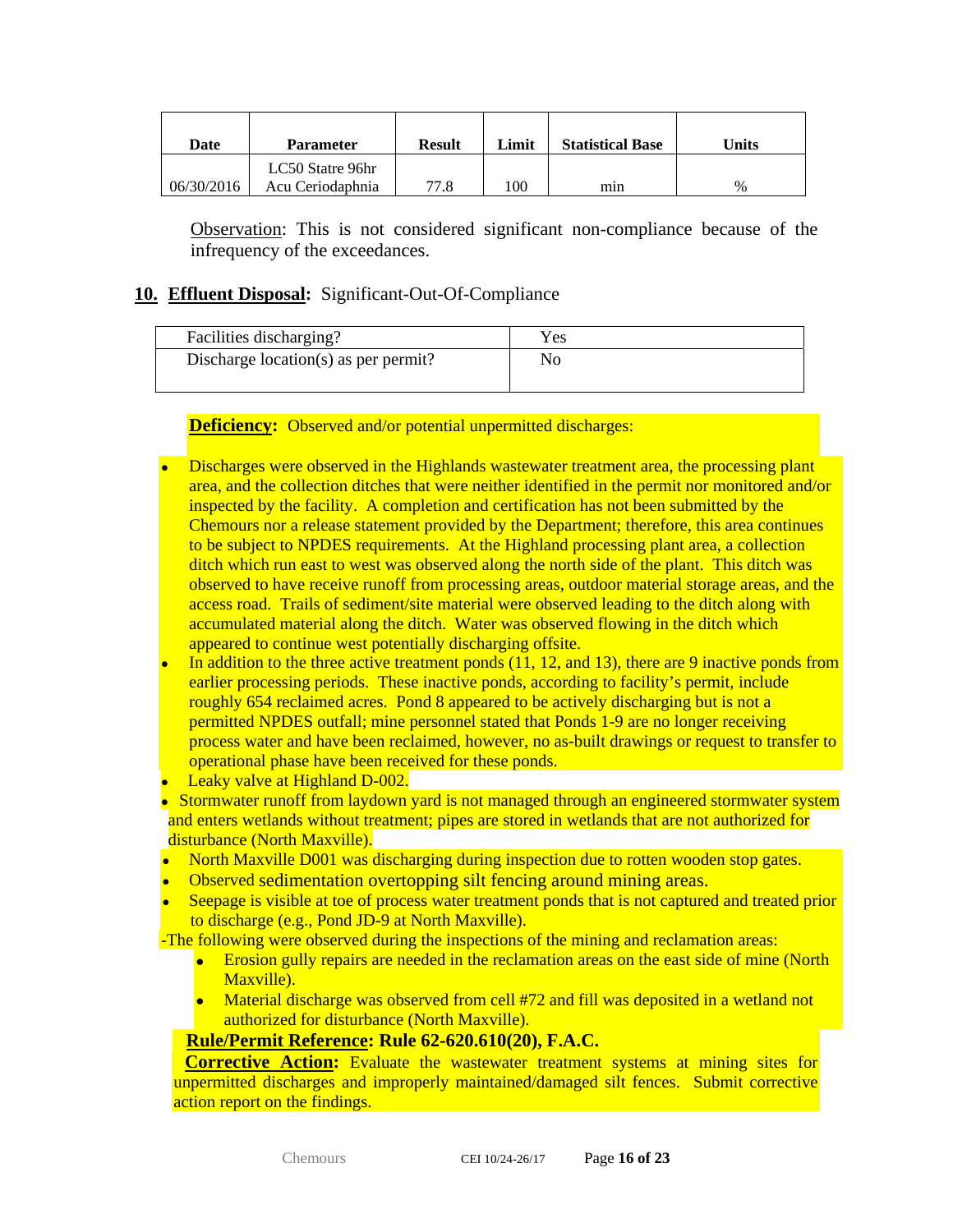## **11. Biosolids/Sludge:** In-Compliance

Observation: *General –* The method of disposal for humate sludge generated by the treatment of industrial wastewater is land application after drying, compacting, and covering with soil as part of the land reclamation process (Trail Ridge, North Maxville and Highland).

Observation: General – The method of sludge use or disposal by this facility is land application onsite. Humate solids may be land applied in accordance with the Bureau of Mines permit (Maxville Mine).

Observation: General – Review the Record/Report and Facility Site Review for deficiencies.

#### **12. Groundwater Quality:**

#### **Trail Ridge:** In-Compliance

| DMRs review period                      | From 03/01/2016 to 12/31/2017 |
|-----------------------------------------|-------------------------------|
| Any exceedances?                        | Yes                           |
|                                         |                               |
| All monitoring wells accessible secured | Yes                           |
| & locked?                               |                               |

| <b>Date</b> | <b>MW</b><br>ID# | <b>Parameter</b> | <b>Result</b> | Limit |
|-------------|------------------|------------------|---------------|-------|
| 03/31/2016  | MWC-<br>30       | <b>Barium</b>    | 67            | 2.0   |
| 03/31/2016  | MWC-<br>15       | Barium           | 22            | 2.0   |
| 06/30/2016  | MWC-<br>30       | Barium           | 62            | 2.0   |
| 06/31/2016  | MWC-<br>15       | <b>Barium</b>    | 18            | 2.0   |
| 09/30/2016  | MWC-<br>30       | <b>Barium</b>    | 2300          | 2.0   |
| 09/30/2016  | MWC-<br>15       | Barium           | 18            | 2.0   |
| 03/31/2017  | MWC-<br>30       | <b>Barium</b>    | 71            | 2.0   |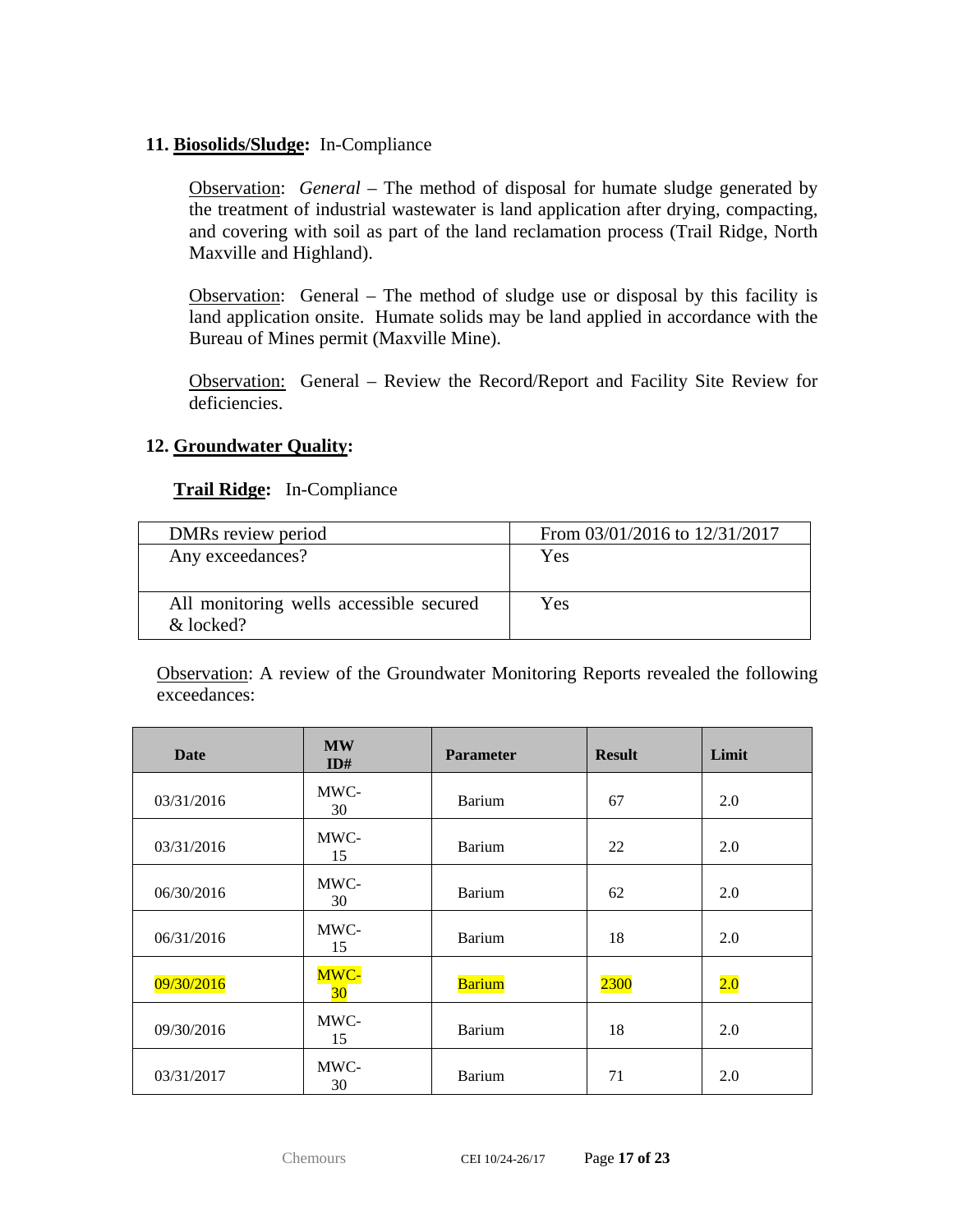| <b>Date</b> | <b>MW</b><br>ID# | <b>Parameter</b> | <b>Result</b> | Limit |
|-------------|------------------|------------------|---------------|-------|
| 03/31/2017  | MWC-<br>15       | Barium           | 20            | 2.0   |
| 06/30/2017  | MWC-<br>30       | Barium           | 73            | 2.0   |
| 06/30/20177 | MWC-<br>15       | Barium           | 20            | 2.0   |

Observation: The only exceedance is MWC-30, 9/30/2017, 2.3 mg/L. The unit (ug/L) is incorrect in the WAFR database and on the monitoring report. The unit should be mg/L as stated in the facility permit. This will be corrected as required.

## **Maxville:** In-Compliance

| DMRs review period                                    | From $01/01/16$ to $12/31/17$ |
|-------------------------------------------------------|-------------------------------|
| Any exceedances?                                      | Yes                           |
| All monitoring wells accessible, secured<br>& locked? | Yes                           |

| Date       | <b>MW</b><br>ID# | <b>Parameter</b> | <b>Result</b> | Limit       |
|------------|------------------|------------------|---------------|-------------|
| 03/31/2016 | MWC-2            | pH               | 3.81          | $6.5 - 8.5$ |
| 03/31/2016 | $MWC-2$          | Color            | 26            | 15          |
| 03/30/2016 | $MWC-2$          | Iron             | 13000         | 300         |
| 03/31/2016 | MWC-3            | pH               | 3.07          | $6.5 - 8.5$ |
| 03/31/2016 | MWC-3            | Iron             | 8200          | 300         |
| 03/31/2016 | MWC-5            | pH               | 5.79          | $6.5 - 8.5$ |
| 03/31/2016 | $MWC-5$          | <b>Iron</b>      | 1100          | 300         |
| 03/31/2016 | MWC-8            | pH               | 4.27          | $6.5 - 8.5$ |
| 03/31/2016 | MWC-8            | Iron             | 350           | 300         |
|            |                  |                  |               |             |
| 06/31/2016 | $MWC-2$          | pH               | 3.62          | $6.5 - 8.5$ |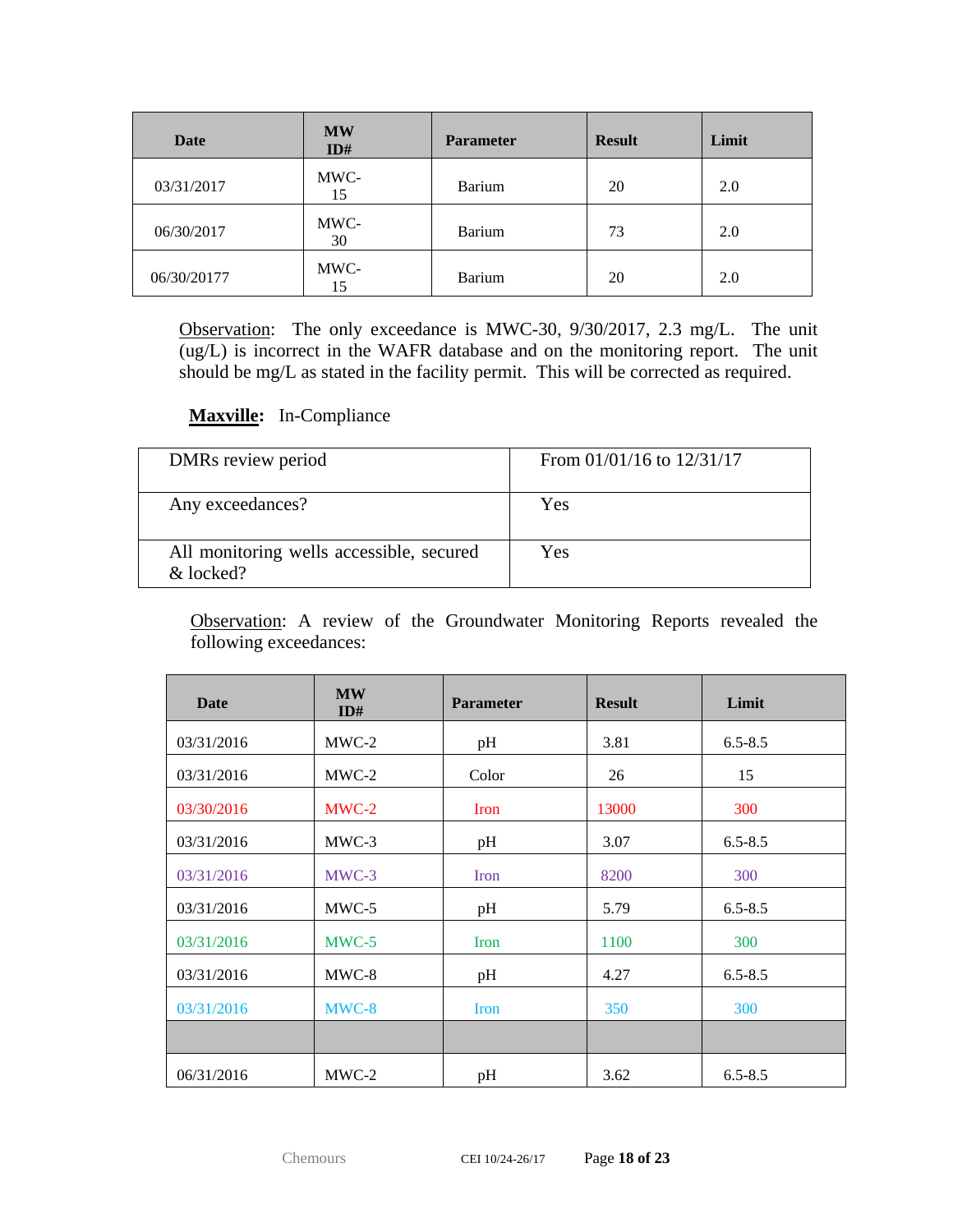| <b>Date</b> | <b>MW</b><br>ID# | <b>Parameter</b> | <b>Result</b> | Limit       |
|-------------|------------------|------------------|---------------|-------------|
| 06/31/2016  | $MWC-2$          | <b>Iron</b>      | 16000         | 300         |
| 06/31/2016  | MWC-3            | pH               | 3.86          | $6.5 - 8.5$ |
| 06/31/2016  | MWC-3            | Iron             | 23000         | 300         |
| 06/31/2016  | MWC-5            | pH               | 5.4           | $6.5 - 8.5$ |
| 06/31/2016  | MWC-5            | Iron             | 1200          | 300         |
| 06/31/2016  | MWC-8            | pH               | 4.79          | $6.5 - 8.5$ |
| 06/31/2016  | MWC-8            | <b>Iron</b>      | 1800          | 300         |
|             |                  |                  |               |             |
| 09/31/2016  | $MWC-2$          | pH               | 3.7           | $6.5 - 8.5$ |
| 09/31/2016  | $MWC-2$          | <b>Iron</b>      | 17000         | 300         |
| 09/31/2016  | MWC-3            | pH               | 3.9           | $6.5 - 8.5$ |
| 09/31/2016  | MWC-3            | <b>Iron</b>      | 22000         | 300         |
| 09/31/2016  | MWC-5            | pH               | 5.3           | $6.5 - 8.5$ |
| 09/31/2016  | $MWC-5$          | <b>Iron</b>      | 980           | 300         |
| 09/31/2016  | MWC-8            | pH               | 4.3           | $6.5 - 8.5$ |
| 09/31/2016  | MWC-8            | Iron             | 1300          | 300         |
|             |                  |                  |               |             |
| 12/31/2016  | $MWC-2$          | pH               | 4.4           | $6.5 - 8.5$ |
| 12/31/2016  | MWC-2            | Iron             | 20000         | 300         |
| 12/31/2016  | MWC-3            | pH               | 3.9           | $6.5 - 8.5$ |
| 12/31/2016  | MWC-3            | <b>Iron</b>      | 7100          | 300         |
| 12/31/2016  | MWC-5            | Color            | 21            | 15          |
| 12/31/2016  | MWC-5            | Iron             | 470           | 300         |
| 12/31/2016  | MWC-8            | pH               | 5.5           | $6.5 - 8.5$ |
| 12/31/2016  | MWC-8            | Iron             | 1200          | 300         |
|             |                  |                  |               |             |
| 03/31/2017  | $MWC-2$          | pH               | 3.58          | $6.5 - 8.5$ |
| 03/31/2017  | $MWC-2$          | Iron             | 19000         | 300         |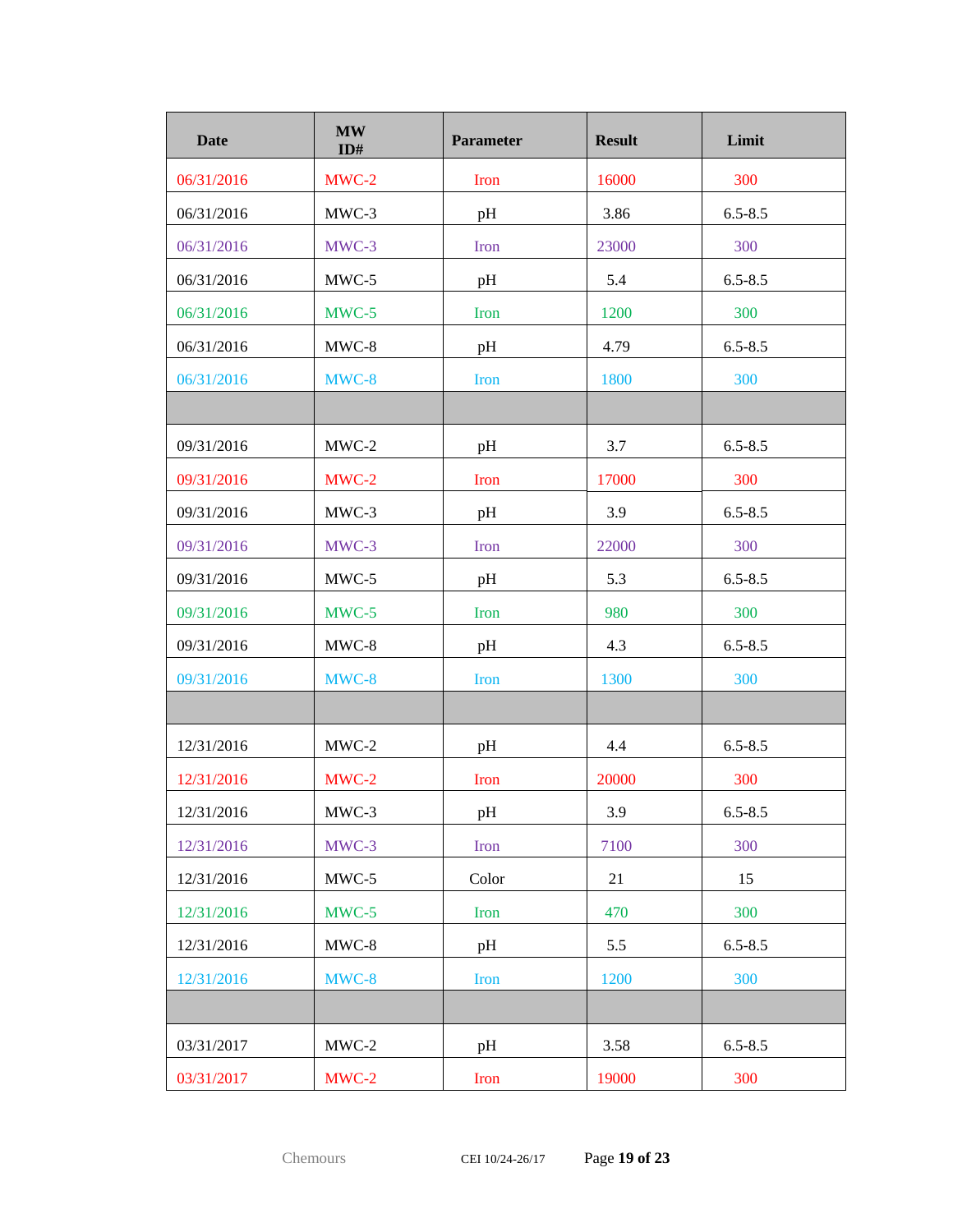| <b>Date</b> | <b>MW</b><br>ID# | <b>Parameter</b>         | <b>Result</b> | Limit       |
|-------------|------------------|--------------------------|---------------|-------------|
| 03/31/2017  | MWC-3            | pH                       | 3.17          | $6.5 - 8.5$ |
| 03/31/2017  | MWC-3            | <b>Iron</b>              | 8400          | 300         |
| 03/31/2017  | $MWC-5$          | pH                       | 5.4           | $6.5 - 8.5$ |
| 03/31/2017  | MWC-5            | Iron                     | 710           | 300         |
| 03/31/2017  | MWC-8            | pH                       | 3.95          | $6.5 - 8.5$ |
| 03/31/2017  | MWC-8            | <b>Iron</b>              | 320           | 300         |
|             |                  |                          |               |             |
| 09/31/2017  | $MWC-2$          | pH                       | 3.98          | $6.5 - 8.5$ |
| 09/31/2017  | $MWC-2$          | Alpha<br><b>Gross PA</b> | 36.2          | 15          |
| 09/31/2017  | $MWC-2$          | Radium<br>$226 + 228$    | 23.3          | 5           |
| 09/31/2017  | MWC-2            | Iron                     | 18            | 0.3         |
| 09/31/2017  | MWC-2A           | pH                       | 4.72          | $6.5 - 8.5$ |
| 09/31/2017  | MWC-2A           | Iron                     | 1200          | 300         |
| 09/31/2017  | MWC-3            | pH                       | 4.08          | $6.5 - 8.5$ |
| 09/31/2017  | MWC-3            | Alpha<br><b>Gross PA</b> | 40.8          | 15          |
| 09/31/2017  | MWC-3            | Radium<br>$226 + 228$    | 24.4          | 5           |
| 09/31/2017  | MWC-3            | <b>Iron</b>              | 26            | 0.3         |
| 09/31/2017  | MWC-3A           | pH                       | 4.57          | $6.5 - 8.5$ |
| 09/31/2017  | MWC-3A           | color                    | 21            | 15          |
| 09/31/2017  | MWC-3A           | Iron                     | 25            | 0.3         |
| 09/31/2017  | MWC-3B           | pH                       | 4.05          | $6.5 - 8.5$ |
| 09/31/2017  | MWC-3B           | Alpha<br><b>Gross PA</b> | 51.9          | 15          |
| 09/31/2017  | MWC-3B           | Radium<br>$226 + 228$    | 26.4          | 5           |
| 09/31/2017  | $MWC-3B$         | Iron                     | 15            | 0.3         |
| 09/31/2017  | $MWC-5$          | Color                    | 18            | 15          |
| 09/31/2017  | $MWC-5$          | pH                       | 5.95          | $6.5 - 8.5$ |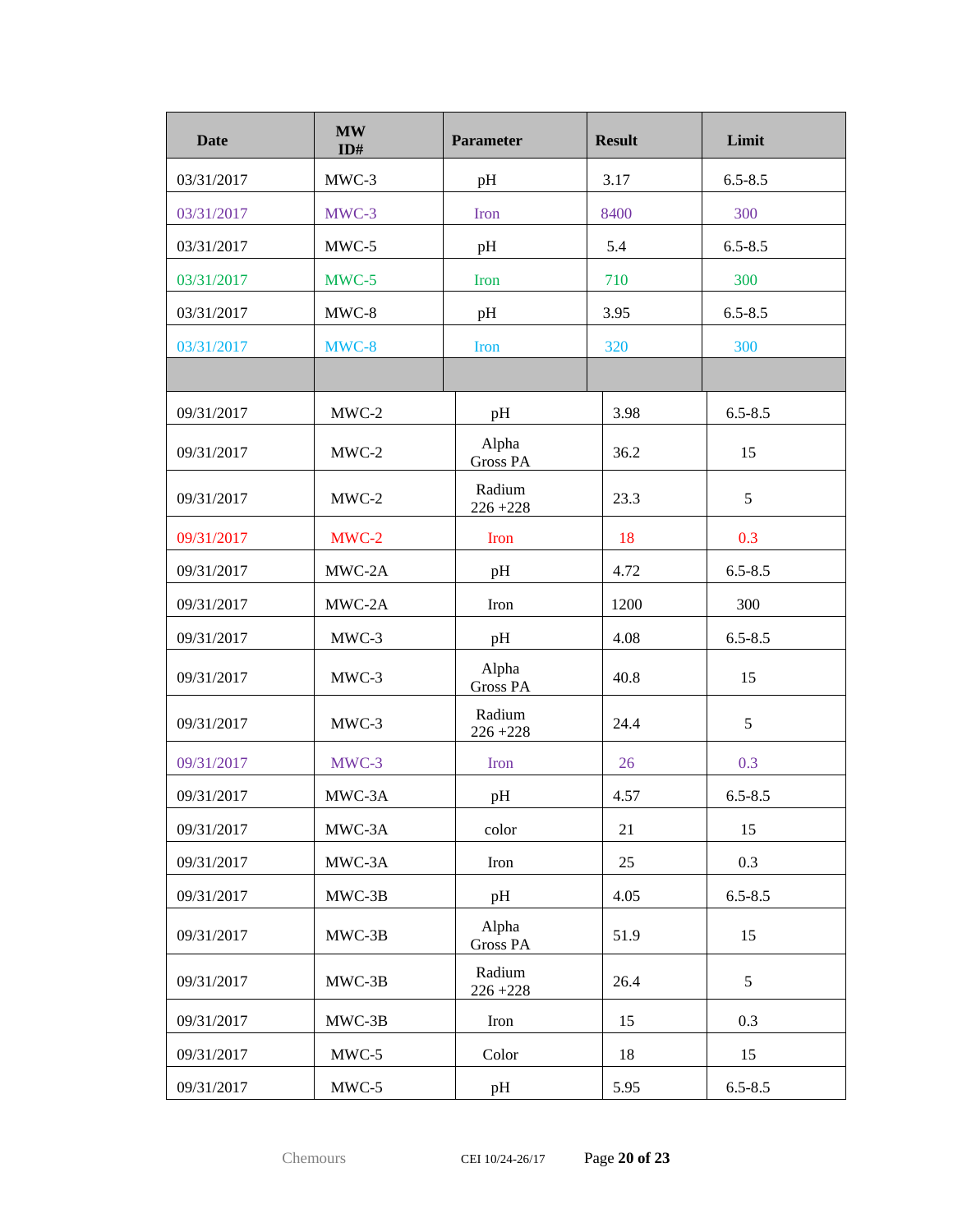| <b>Date</b> | <b>MW</b><br>ID# | <b>Parameter</b> | <b>Result</b> | Limit       |
|-------------|------------------|------------------|---------------|-------------|
| 09/31/2017  | $MWC-5$          | Iron             | 0.6           | 0.3         |
| 09/31/2017  | MWC-8            | pH               | 4.87          | $6.5 - 8.5$ |
| 09/31/2017  | MWC-8            | Iron             | 1.8           | 0.3         |

Additional Comments: All wells have a history of low pH levels as the background levels are also low. Iron levels are consistent with the history of the facility. Since iron is a secondary standard, these exceedances are considered a deficiency and not a violation.

Observation: The facility is under a consent order (CO 16-1402) for Radium 226+228 and Gross Alpha exceedances, should be "report only" (interim limit) upon effective date of CO.

#### **North Maxville:** In-Compliance

| DMRs review period                                    | From $09/01/14$ to $12/31/17$ |
|-------------------------------------------------------|-------------------------------|
| Any exceedances?                                      | Yes                           |
| All monitoring wells accessible, secured<br>& locked? | Yes                           |

| <b>Date</b> | MWID#   | <b>Parameter</b> | <b>Result</b> | Limit       |
|-------------|---------|------------------|---------------|-------------|
| 09/30/2014  | $MWC-3$ | Iron             | 1.2           | 0.3         |
| 12/31/2014  | $MWC-3$ | Iron             | 2.1           | 0.3         |
| 03/31/2015  | $MWC-3$ | Iron             | 4.4           | 0.3         |
| 03/31/2015  | $MWC-3$ | pH               | 4.8           | $6.5 - 8.5$ |
| 06/31/2015  | MWC-3   | Iron             | 1.6           | 0.3         |
| 06/31/2015  | MWC-3   | pH               | 4.43          | $6.5 - 8.5$ |
| 09/30/2015  | MWC-3   | Iron             | 1.2           | 0.3         |
| 12/31/2015  | $MWC-3$ | Iron             | 1.5           | 0.3         |
| 03/31/2016  | $MWC-3$ | Iron             | 4.3           | 0.3         |
| 06/30/2016  | $MWC-3$ | Iron             | 1.3           | 0.3         |
| 09/30/2016  | MWC-4   | Iron             | 0.8           | 0.3         |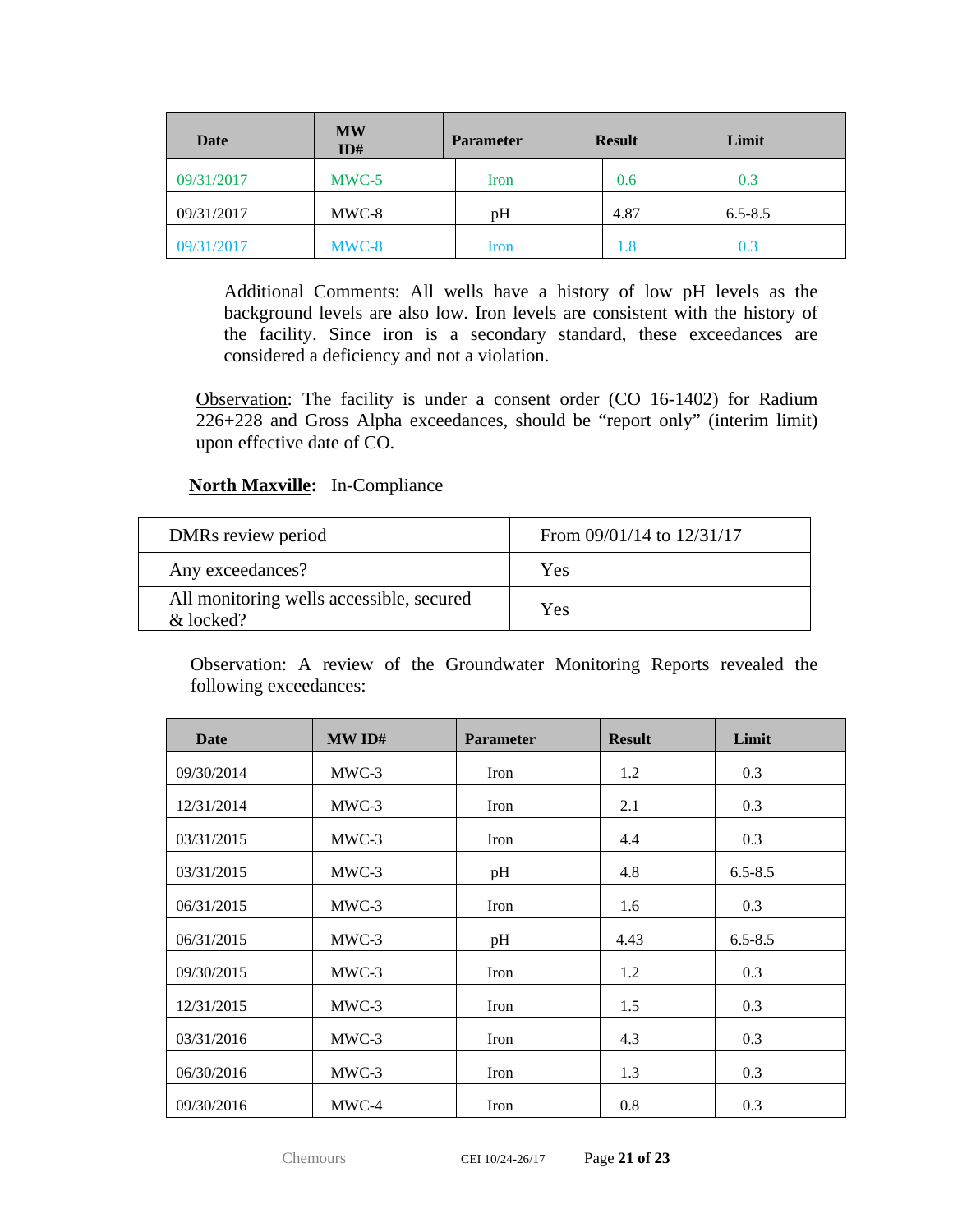| <b>Date</b> | MW ID#   | <b>Parameter</b> | <b>Result</b> | Limit       |
|-------------|----------|------------------|---------------|-------------|
| 09/30/2016  | $MWC-4$  | pH               | 4.1           | $6.5 - 8.5$ |
| 09/30/2016  | MWC-3w   | Iron             | 1.2           | 0.3         |
| 09/30/2016  | MWC-3w   | pH               | 4.9           | $6.5 - 8.5$ |
| 12/31/2016  | MWC-4    | Iron             | 0.94          | 0.3         |
| 12/31/2016  | MWC-4    | pH               | 5.16          | $6.5 - 8.5$ |
| 12/31/2016  | MWC-3w   | Iron             | 0.83          | 0.3         |
| 12/31/2016  | MWC-3w   | pH               | 5.2           | $6.5 - 8.5$ |
| 03/31/2017  | MWC-4    | Iron             | 0.6           | 0.3         |
| 03/31/2017  | MWC-4    | pH               | 3.8           | $6.5 - 8.5$ |
| 03/31/2017  | MWC-3w   | Iron             | 1.3           | 0.3         |
| 03/31/2017  | $MWC-3w$ | pH               | 3.8           | $6.5 - 8.5$ |
| 06/30/2017  | MWC-4    | Iron             | 0.59          | 0.3         |
| 06/30/2017  | MWC-4    | pH               | 4.61          | $6.5 - 8.5$ |
| 06/30/2017  | MWC-3w   | Iron             | 0.87          | 0.3         |
| 06/30/2017  | MWC-3w   | pH               | 4.72          | $6.5 - 8.5$ |

Additional Comments: Since all wells have a history of elevated iron and low pH levels and the background wells show the same elevated iron and low pH levels these exceedances are not considered non-compliance.

## **Highlands:** In-Compliance

| DMRs review period                                    | From $01/01/16$ to $12/31/17$ |
|-------------------------------------------------------|-------------------------------|
| Any exceedances?                                      | Yes                           |
| All monitoring wells accessible, secured<br>& locked? | Yes                           |

| Date       | MWID#   | <b>Parameter</b>  | <b>Result</b> | Limit |
|------------|---------|-------------------|---------------|-------|
| 12/31/2017 | MWC-0   | Alpha<br>Gross PA | 20            | 15    |
| 12/31/2017 | $MWC-3$ | Radium            | 13.2          | 5.0   |